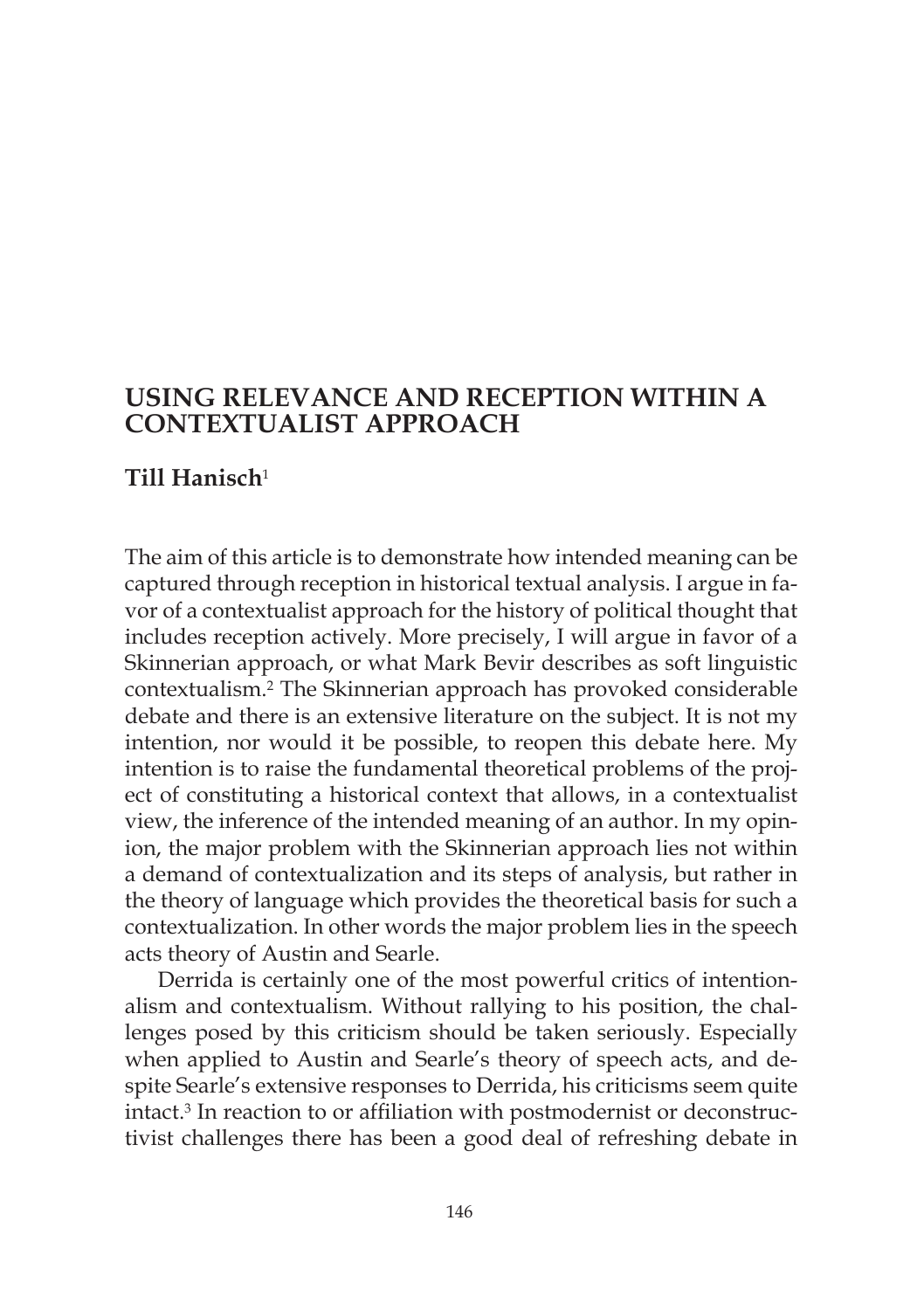the field of theory or philosophy of history.<sup>4</sup> However, it will not be discussed here. It seems that the philosophical debate would best be served at this stage by going back to questioning its basis which lies in one way or another in language theory. Despite a higher consciousness of theoretical problems within the community of historians, the gap between philosophy of history and historical day to day practice seems to be growing bigger. Thus, a pragmatic approach to the question of historical interpretation will be presented here.

I seek to offer a formal analysis of the problem of context and intention. Consequently, I will try to overcome the kinds of criticism for which Derrida stands here exemplarily, by relying on the relevance theory of Sperber and Wilson. Indeed, this theory identifies the shortcomings of classical speech acts theory and offers an alternative approach to the study of human communication. The question sought to be answered is how is a context constructed and reconstructed. I particularly seek to show what would be a specific historical context in which a specific historical meaning, intrinsically different from other present meanings – of course a historical meaning is also present –, would be constituted.

What an author intended to express in writing and the influence on this by other texts is strongly linked – this is usually not a matter of dispute. Consequently, the study of origins of ideas or of thought, or the influence of ideas on other ideas is often quite naturally part of the recovery of intended meaning in a contextualist approach.<sup>5</sup> However, this brings up a major difficulty. In contextualism there is a chasm between influence and intended meaning, in that the acknowledgement of influence does not usually show *how* the influence shaped the intended meaning. This would amount to considering reception as part of the intended meaning. But influence is not theorized in the contextualist approach, and neither is reception. In other words, in a contextualist approach, reception of meaning and intended meaning are dissociated from each other. The problem arises from the fact that in contextualism the context is considered to be given and conventional. It will be shown here that it is not. Basing the argument on the achievements of relevance theory, I will demonstrate how it is possible to link received meaning and intended meaning and to translate these two methodologically into a contextualist approach. In order to illustrate the theoretical statements on the building of a context, I will rely on an analysis of Spinoza's concept of sovereignty and a famous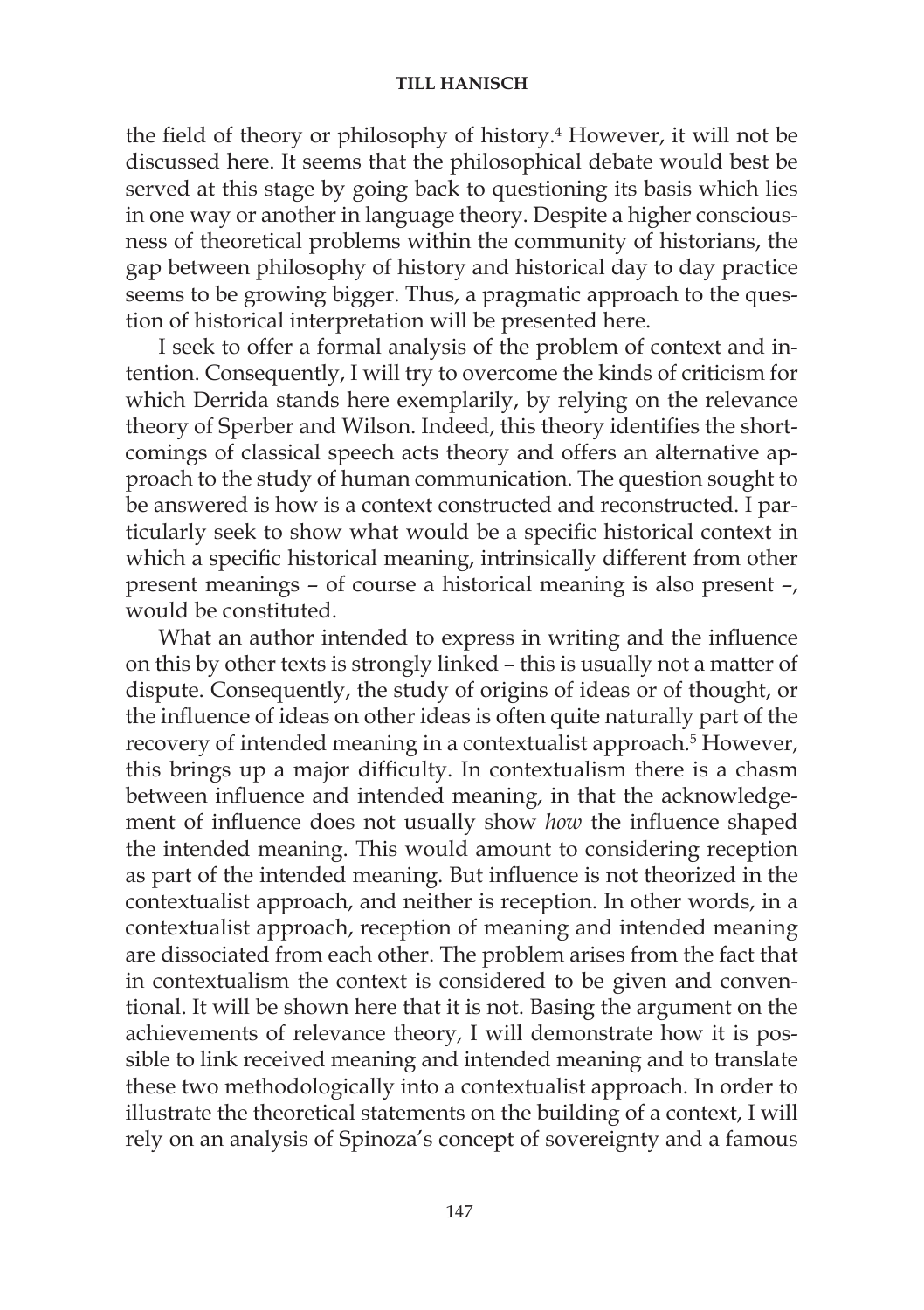sentence from Montesquieu's *Spirit of Laws* on judges. While arguing in favor of a soft contextualist approach to the history of political thought, I will show that reception of meaning and constitution of meaning cannot, and should not, be dissociated within the practical endeavor to reconstitute intended meaning. Thereby, it is hoped that this analysis can contribute to the debates on method by offering new arguments in favor of a soft contextualist approach.

### **Intention, reception and context**

Quentin Skinner asserts that to understand texts one should understand the intentions of the authors in writing, that is to say what authors may have meant by what they wrote. His affirmation arises from speech acts theory on one hand, and on the other from an approach based on Collingwood's conception of history (Skinner 2001, 175-188. See also Collingwood 1956 and 1983). These two foundations entail a requirement to reconstruct the historical meaning of a text in order to understand it. However, he insists on the fact that all interpretation has the status of a hypothesis that is potentially confuted in light of new information or more subtle reading. Looking for what the author meant by what he wrote comes back to asserting what the author *may* have meant. Skinner also asserts that to reconstruct the author's intentions is not equivalent to wanting to place oneself in the author's mind.6 The historical distance between historian and author can never be abolished. Nevertheless, he asserts that to understand a text by reconstituting authorial intentions is not a mysterious or emphatic process, since it is only a matter of placing it in an argumentative context that gives it sense (Skinner 2001, 181-186). This last assertion is particularly important. Implicitly, it refers to the dimension of reception in the recovering of intended meaning. However, it deserves further consideration.

Whenever historians undertake to reflect upon and analyze past thought, they actualize meanings that are conveyed by texts and compose the elements that are being questioned. Today, it is accepted that linguistic meaning is made up not only of the signifier and the signified, but also entails a referent. Concerning ideas, which are in fact sets of meanings, it is then more appropriate to speak not of a referent, but of the referential netting that makes up a context. In other words,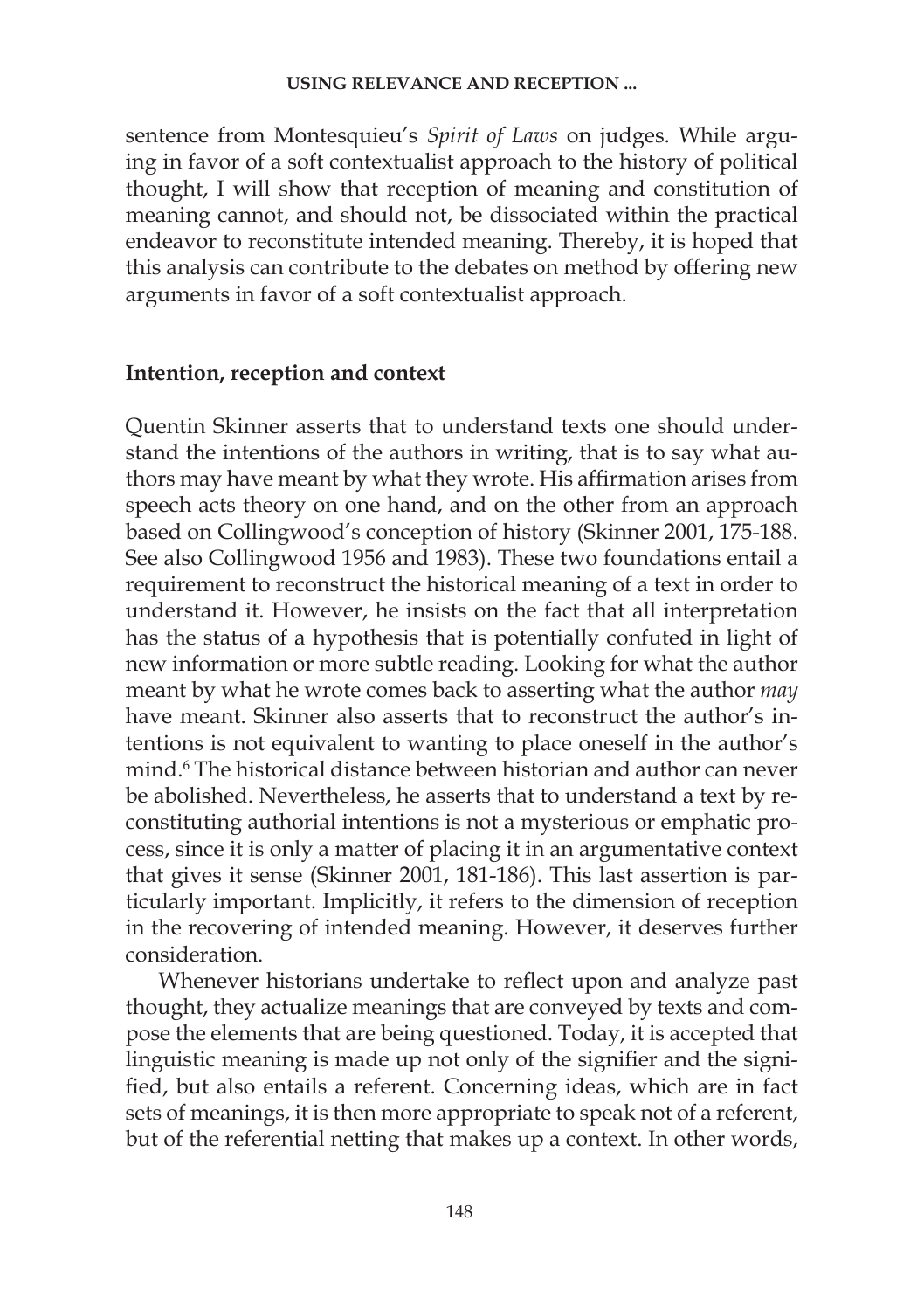all text will inevitably have to be placed in a context in order to acquire meaning.7 Historians aim to constitute the historical meaning of the text. As simple readers, their reading is first no different to that of any other reader who asks herself (implicitly) what the text means to her. As historians, in contrast, their procedure and the questions with which they approach the text are different. They are inevitably seeking to reconstitute meanings of a text for someone at a given moment in time. So, clearly they can seek to understand what an author meant by a text, thus attempting to recover the intended meaning of the text.<sup>8</sup> The Skinnerian approach grants hermeneutical priority to the intentions of the author in that all text is viewed as an expression of a willful communication and hence jointly a performative act. Received meaning is generally described only in terms of influence. One can be justified, however, in asking what insight historians gain in acknowledging an influence upon an author's ideas, if they fail to establish how they are integrated into the argument and why they are incorporated in the manner they are and not another.

The constitution of meaning through reception nevertheless has been the subject of a vast theoretical undertaking, particularly in German literary theory. The Constance School which is notably represented by Hans Robert Jauss and Wolfgang Iser is one of the most important schools involved in this movement. Constance School's reception theory gives hermeneutical priority to the reception by the reader, arguing that the meaning of a text, which is also considered part of a communication process, is solely accessible by the reader's actualization of the meaning. It is suggested here that the insights of Constance School's reception theory are quite beneficial to our purposes. Also, Jauss' approach experienced a certain interest in the field of history of ideas (For example Depkat 1998, 22-23). However, the Constance School theory is also based on speech acts theory. Thus, the criticisms I will highlight also apply to the foundations of reception theory. It is certainly one of the reasons why this theory seems to have lost some of its impact over the last 20 years, particularly when compared to the successes of post-structuralism. Furthermore, its sole focus on the reader's actualization of texts artificially ignores the author. This is all the more intriguing, for the reader (a critic, the public or a historian) automatically becomes an author herself, if there is any form of text that retraces the actualization of meaning.<sup>9</sup> Therefore, I assert that intended meaning has to be taken into account. Skinner's approach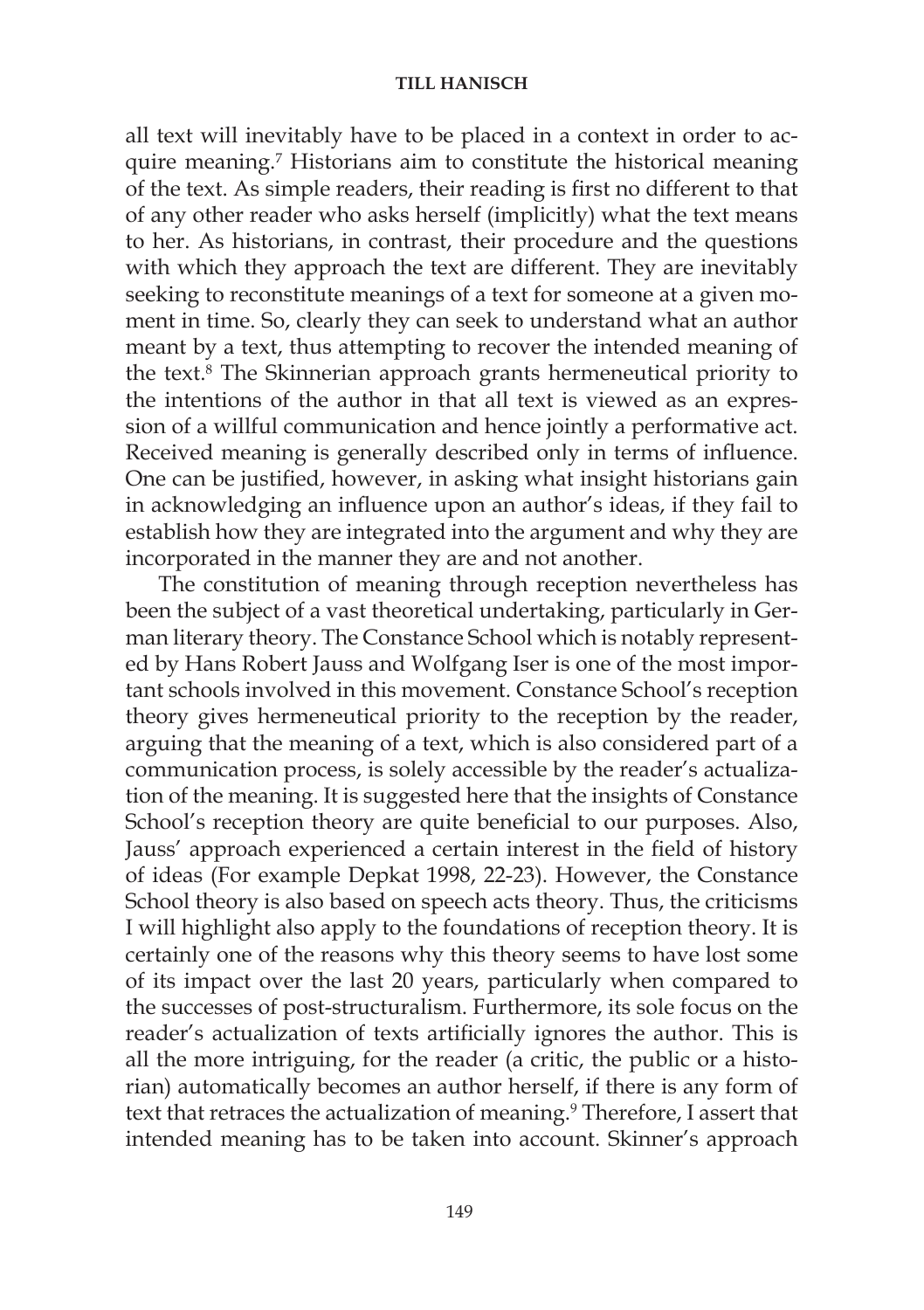and that of Jauss and Iser respectively grant complete hermeneutical priority either to the author or to the reader. Martyn P. Thompson demonstrates this particularly well. His article examines in depth the possible relationship between reception theory and the contextualist approach, pointing out the one-sidedness of both (Thompson 1993, 248-272). He recognizes the validity and value of reception theory in the history of political thought.10 Yet the objective of this paper is quite different to Thompson's work. I consider the reception and the constitution of meaning to be inextricably part of the same process. The transmission of meaning based on the text does not need to be approached in the order represented by the communication model ('transmitter - message - receiver'). The complexity of the fictional, philosophical or other text and the complexity of the transmission of the meaning will probably naturally induce an analytical preference for one or other of the actors. My approach is to consider the author likewise as receptor, and vice-versa.<sup>11</sup>

The project of reconstructing the intention of the author is linked to the reconstruction of the context in which the author wrote. For Skinner, the context is *given* in the sense that it is conventional. The author has to draw on conventions. He must use the concepts at his disposition in order to be understood. " […] the appropriate methodology for the history of ideas must be concerned, first of all, to delineate the whole range of communication which could have been conventionally performed […] and, next, to trace the relations between the given utterance and this wider *linguistic* context as a means of decoding the actual intention of the given writer" (Skinner 1988a, 63-64). This affirmation is based on Austin and Searle's speech acts theory (I refer summarily to Austin 1962; Searle 1969). Searle believes that "there is a systematic set of relationships between the meanings of the words and sentences we utter and the illocutionary acts we perform in the utterance of those words and sentences" (Searle 1979, 58). Consequently, the model of speech acts theory needs a clearly defined, conventional context.

However, one main criticism of the intentionalist project centers precisely on this conception of the bond between intended meaning and context. Jacques Derrida, who is certainly the most extreme critique of the intentionalist project, brings up the problem of how written language can be interpreted, if, because of temporal distance, the transmitter, the receiver and the code are not accessible anymore. For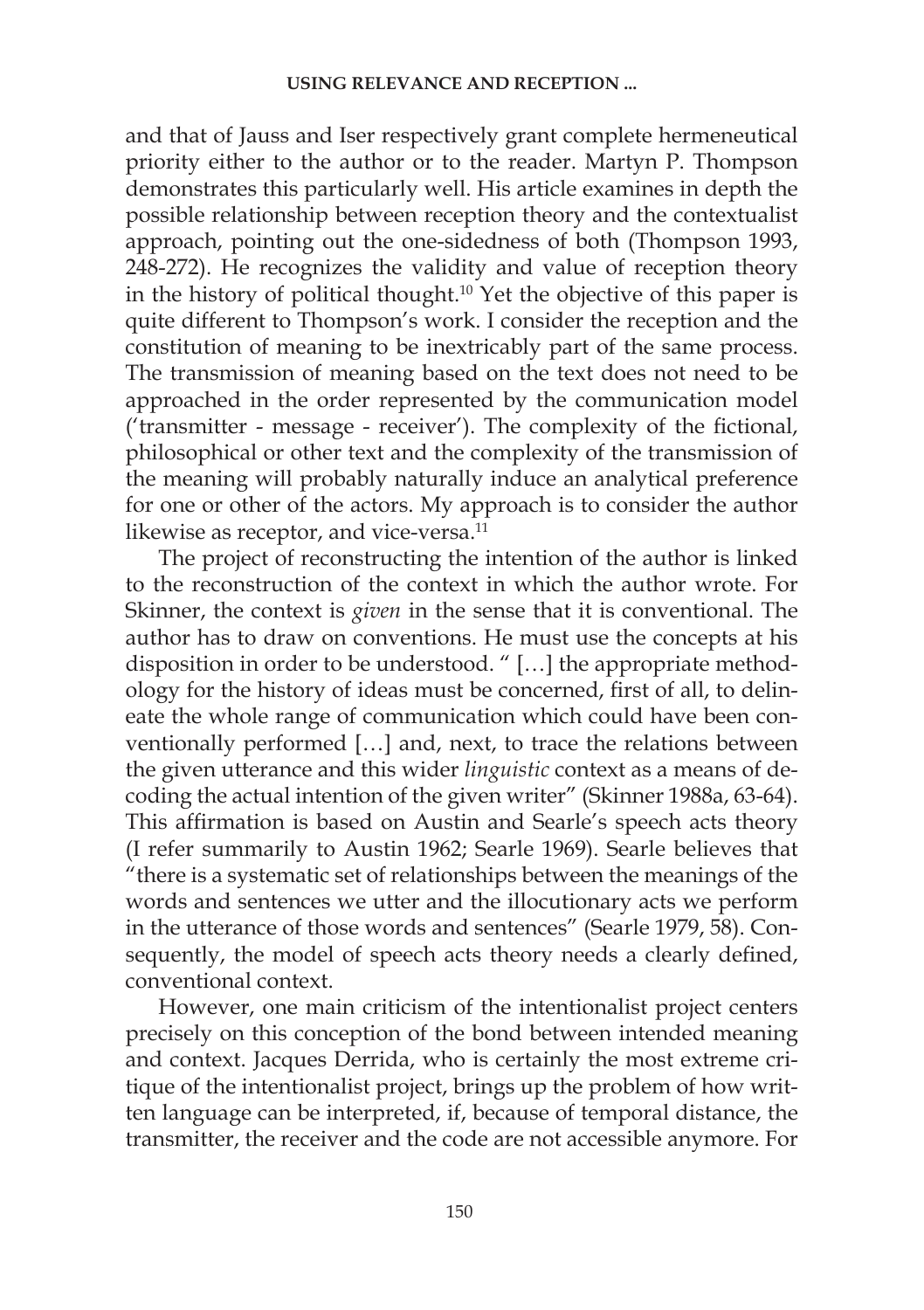Derrida, written communication must be repeatable to retain its function as writing (Derrida 1977, 179). According to him this is impossible because the conventional context and the code that make possible the understanding of the message are unstable. All signs can detach themselves from their original context and engender an infinite quantity of new contexts. The conventions have to be shared by the author and the receiver of the text, the instances of coding and decoding, so that one can talk about conventional context. If the conventional context is no longer given and the instances which share the conventions are no more, the context cannot, from the poststructuralist perspective, be reconstructed. Thus, Derrida supports the view that written language has the consequence of "the disruption, in the last analysis, of the authority of the code as finite system of rules; at the same time, the radical destruction of any context as the protocol of code" (Ibid, 180). Derrida concludes: "And this is the possibility on which I want to insist: the possibility of disengagement and citational graft which belongs to the structure of every mark, spoken or written [...] the possibility of its functioning being cut off, at a certain point, from its 'original' desire-to-say-what-one-means and from its participation in a saturable and constraining context. Every sign [...] can be cited, put between quotation marks; in so doing it can break with every given context, engendering an infinity of new contexts in a manner which is absolutely illiminable" (Ibid, 185).

Searle responds directly to the passage quoted from Derrida by asserting that written utterances can be interpreted through the authorial intention which is maintained (Searle 1977, 202. See also Schulz 2001, 4 and 8). Nevertheless, if the intention of the author can only be reconstructed by the original context and the conventions of which it is constituted, how can we reconstitute the context? The problem, as pointed out by Derrida, is far from being resolved. Derrida arrives hence at the notion of dissemination. He takes up the idea of polysemy and deconstructs it (Derrida 1981, 262). If sense and referent of signifiers are not given, all fixed or even more or less stable meaning is impossible. All signs will constantly refer and defer to another sign and can never escape a state of pure intertextuality. Thus the texts have no seizable meaning and no interpretation can be validated.

Quentin Skinner addresses the issues raised by Derrida (Skinner 2001, 178-179. He refers to Derrida 1976, 6-73 and to Derrida 1978, 278- 293). He points out that poststructuralist authors also tend to affirm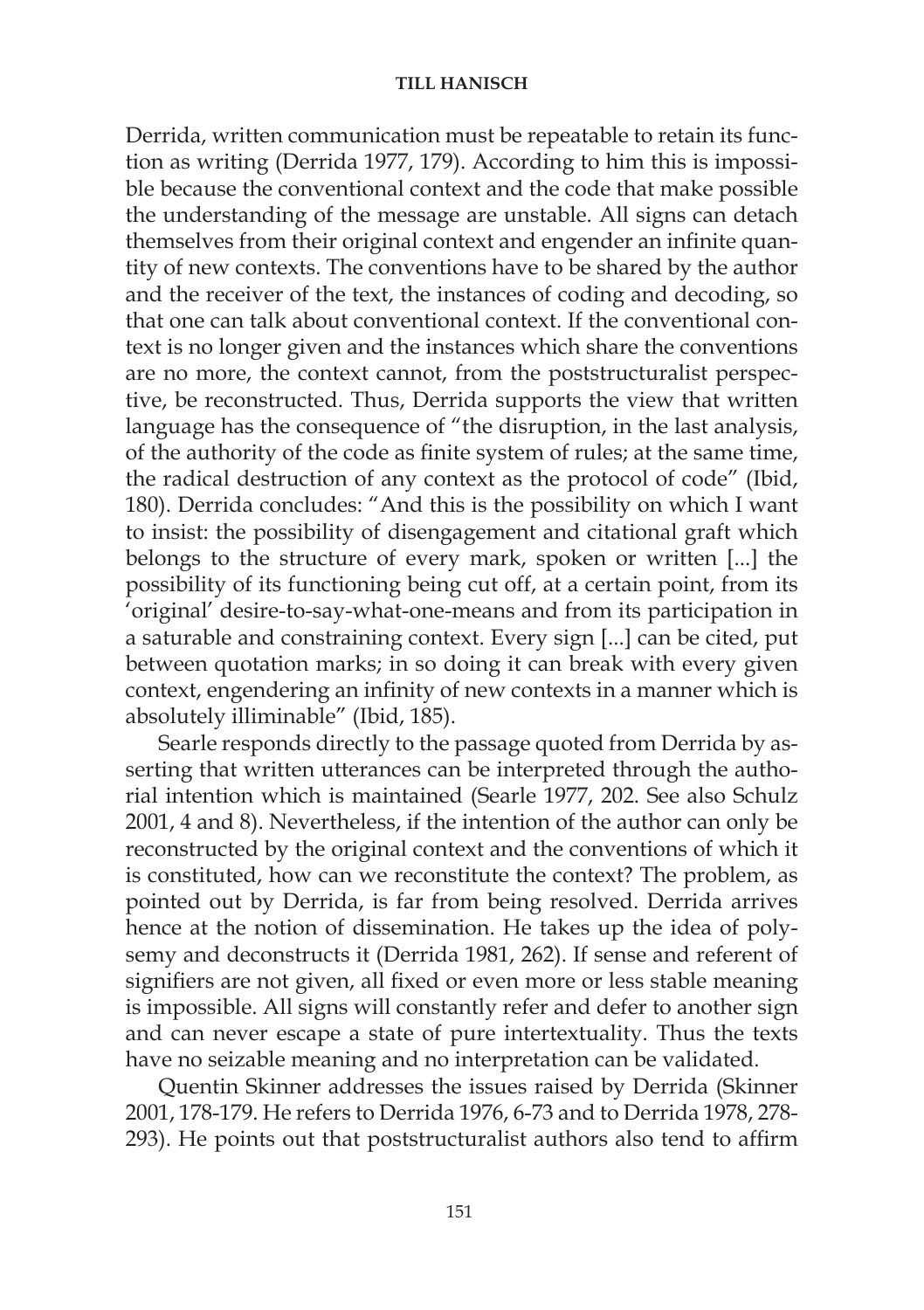the validity of their arguments and complain that they are poorly understood.12 He continues by saying that Derrida adopts also the position that the referential capacity of language is not entirely abolished, but that the author's intentions still cannot be reconstituted, in that one cannot say with certainty what it was that the author meant to say (Skinner 2001, 179). Skinner grants that assertions by the interpreter are hypothetical in character and always susceptible to revision in light of new information. For Skinner, however, meaning is nonetheless accessible, insofar as there is sufficient information. That does not mitigate the challenge posed by Derrida, who could then say that this information would equally have to be interpreted and would come up against the difficulty in establishing a referential signification.

Skinner's responses to Derrida are correct, but unsatisfactory. They do not show how a conventional context, that is not fundamentally different from a context that carries a code, can be reconstructed. By negating the possibility of a persistent conventional context, Derrida challenges the theoretical foundation of Skinners approach and thereby the approach as a whole.

## **Relevance theory and context**

Even though all text may fit in a general context, this does not constitute the main referential system of the text. The main referential system is an active<sup>13</sup> construction, more or less voluntary or conditioned, resulting from selection of relevant elements in a general context. Thus, authors themselves constitute the reference system, given the fact that the authors are themselves receivers. The readers subsequently seek to reconstruct this system in order to get access to the meaning of the text. I base my argument on Sperber and Wilson's relevance theory.

Sperber and Wilson develop and deepen Paul Grice's ideal sketch of the communication process. For Grice, the communication process rests upon the principle of cooperation. He shows how communication can be realized in the absence of conventions or a code to express the intended message. Speaking of an utterance he says: "not merely must it have been 'uttered' with the intention of inducing a certain belief but also the utterer must have intended an 'audience' to recognize the intention behind the utterance" (Grice 1994, 25). Grice con-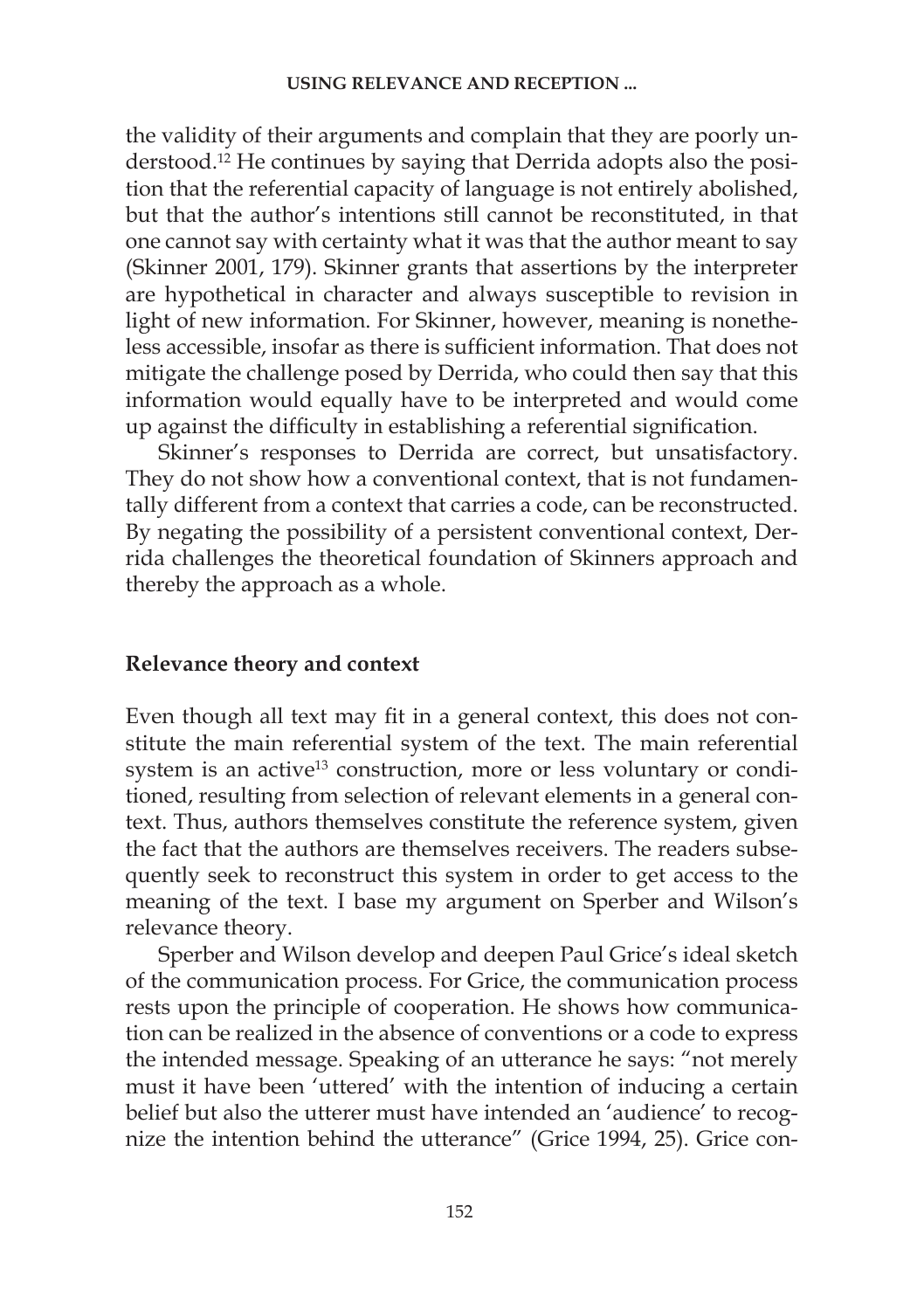cludes that cooperation is a principle of communication (Grice 1991, 307-309).14 An utterance will thus be interpreted in accordance with its conformity to the principle of cooperation. A conclusion drawn simultaneously from the semantic content of the utterance and, in relation to it, from the assumption founded on the principle of cooperation is what Grice calls a *conversational implicature*. Levinson clearly defines this notion: "Implicatures are not semantic inferences, but rather inferences based on both semantic content of what has been said and some specific assumptions about the co-operative nature of ordinary verbal interaction" (Levinson 1983, 104). Therefore, Grice holds that in order to understand a speech act, the receiver needs to recognize the intended content and asserts that it can be recognized by inference processes. The question is how to arrive at the correct inferences, since different premises of the receiver can lead to different conclusions. If communication by inferences worked also on the basis of a code, it would be necessary for both the transmitter and the receiver to have exactly the same information available to them. This is not probable in the case of a complex utterance. We would have to explain, according to Sperber and Wilson, "how speaker and hearer can come to have not only a common language, but also common sets of premises, to which they apply identical inference rules in parallel ways" (Sperber/ Wilson 1995, 15). In the case of the literary message, the temporal distance and the possible actualization of the utterance within different contexts would make an original utterance context, understood like a common set of information, impossible to reconstitute. To describe the principles and mechanisms by which possible inferences are selected, Sperber and Wilson's arguments are based on Paul Grice's principle of cooperation, albeit in a drastically reduced form. Their main thesis is that human thinking seeks the maximization of relevance of information. The information will always be integrated in a chosen context to obtain the largest effect with the smallest effort required to process the information (Sperber/Wilson 1987, 700).

Sperber and Wilson consider that communication does not directly influence the thought of the hearers, but rather their cognitive environment. The message is thus considered as an input into the cognitive environment and its effects can only partially be predicted (Ibid). What do they mean by cognitive environment? Different to mutual knowledge, which must be clearly defined, the cognitive environment is defined by Sperber and Wilson as a set of premises, of assumptions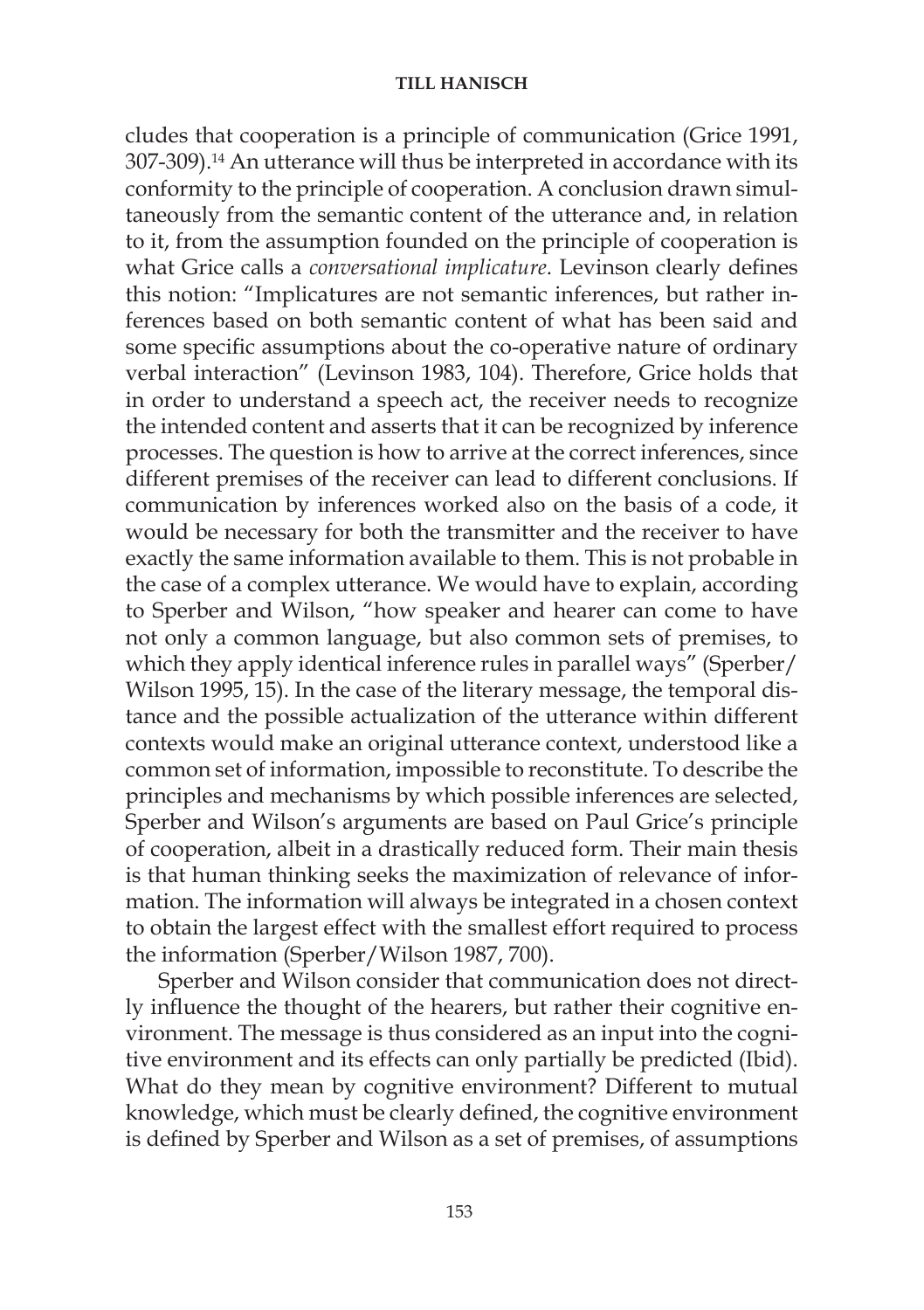that an individual is able to mentally represent and accept as true or probably true (Ibid, 699). The communication is not integrated in a clearly defined space of mutual knowledge, but in a cognitive environment where assumptions are mutually manifest. An assumption is mutually manifest when it is perceptible by the interlocutors or accessible by inference (Sperber/Wilson 1995, 39). The intention to modify the interlocutor's cognitive environment is what Sperber and Wilson call ostension. Communication, according to Sperber and Wilson, is always ostensive and inferential (Ibid, 63).

They describe the inference mechanism as a spontaneous, automatic and subconscious process where new information is integrated into the context of present information and produces new assumptions. The synthesis of old and new information is called contextual implications (Sperber/Wilson 1987, 702). Thus, the integrated information becomes assumptions which are different in force. This difference is measured in terms of contextual effects. Sperber and Wilson differentiate assumptions according to their relevance and explain why certain assumptions are more probable than others. They affirm that an assumption is relevant in a context only if it has a contextual effect on it. Then "an assumption is relevant in a context to the extent that its contextual effects in that context are large. […] an assumption is relevant in a context to the extent that the effort required to process it in that context is small" (Ibid, 703). The interpretation of an utterance is directed by the presumption that the stimulus, that is to say the linguistic proposition, the gesture or other, was chosen to produce sufficient contextual effect, with small effort to process it. This makes up the principle of relevance: every act of ostensive communication conveys the assumption of its own optimal relevance. The utterance is relevant enough to be formulated and is the most germane when related to the capacity and the preferences of the interlocutor (Ibid, 704, also Sperber/Wilson 1995, 270). Sperber and Wilson assert that the principle of relevance is equally valid for written texts. The receivers can be specific individuals, or a defined group of individuals, but an utterance can also be directed at anyone who finds it relevant. Thus, transmitters communicate the presumption of relevance to everyone willing to pick it up (Ibid, 158).<sup>15</sup>

The problematic points I have raised, in referring to Derrida, are the absence of a concrete and immediate receiver, the loss of the initial utterance context and the absence of a common code. The code

154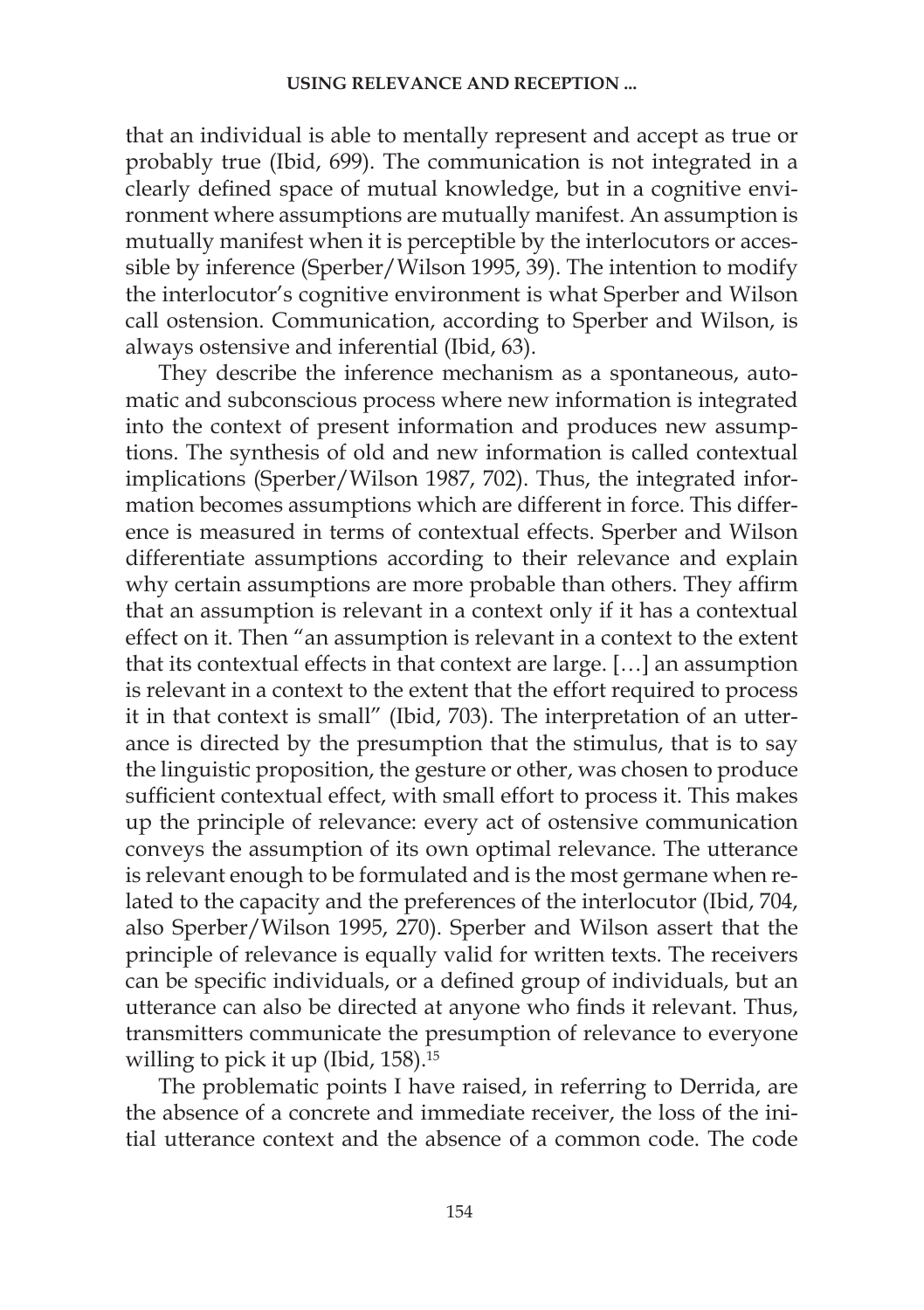is the set of conventions emanating from the context that determines fixed referents which are necessary for understanding. However, the principle of relevance is not based on a code and is not linked to a given and defined context.16 Relevance theory proceeds from the fact that *the context is created by the process of interpretation*. Therefore, we can admit that the context is not determined in advance. Interpreters, assuming that the information is relevant (otherwise one would not look to interpret it), select for themselves a context that makes it become relevant. The interpreter therefore constitutes the meaning of an utterance by selecting a context from among the most accessible assumptions. These will allow her to confirm the relevance of the utterance and to draw conclusions. Those will have in the context the status of new assumptions.

Sperber and Wilson consider that the contexts are partially ordered in the sense that every context contains smaller contexts and is part of a bigger context. If there are many contexts or sub-contexts to reach, the effort of processing will be large and must accordingly be justified by contextual effects. The possible contexts are in principle infinite. However, the process of interpretation is limited by the principle of relevance. The interpretation is completed by attaining relevant meaning.

The utterances of a speaker, and even more so that of an author, are rarely simple pieces of factual information based on a descriptive language that would produce unique inferences. As Sperber and Wilson say: "utterances in which all the speaker wants to do is to inform the hearer of a simple fact are untypical of communication in general. Quite often, the speaker wants to communicate not a single atomic proposition, but a complex thought made up of many atomic thoughts, some of which are salient while others are not consciously spelled out in her mind. The speaker does not expect the hearer to entertain exactly the same complex thought. Rather, she intends him to entertain the propostion(s) most salient in her mind and *to construct around it (or them) a complex thought which merely bears some similarity to her own"* (Sperber/Wilson 1991, 541-542. Author's emphasis). Thus, in the case of complex thought, there is no little effort of inferring from the synthesis of the utterance and the most accessible context only. The interpreter will have to work through a number of sub-contexts in order to construct a complex thought.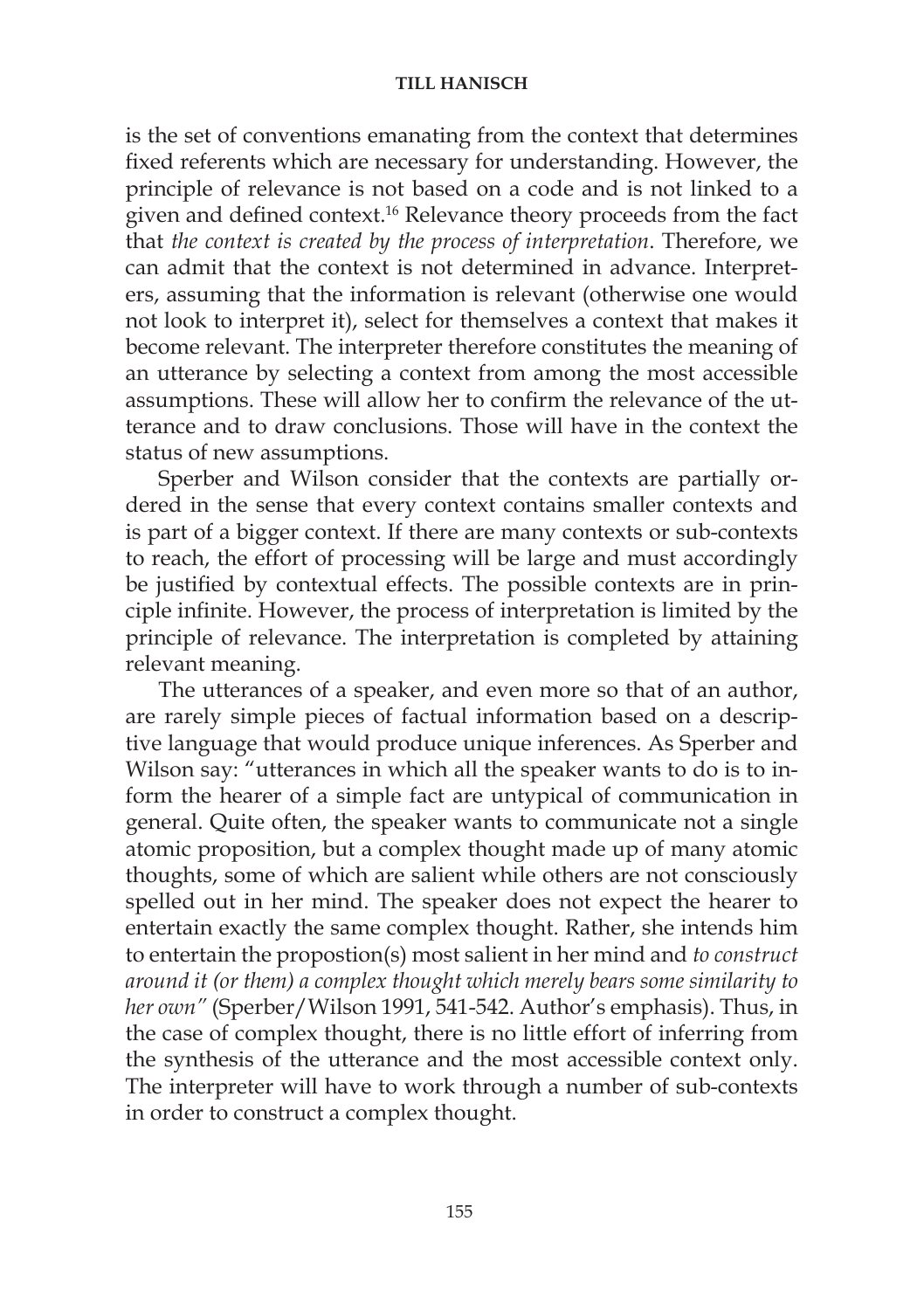Furthermore, Sperber and Wilson consider that every utterance of speakers or authors is an interpretative representation of their thought (Sperber/Wilson 1987, 707). In the case of texts, the reader can seek which amongst all the contextual implications of the received utterance are the ones the author meant to transmit. The thoughts that the reader will construct will then possibly resemble or be analogous to the author's in respect of the most relevant points (See also Reboul 1990, 45). The part that authors take in this process rests in the fact that they can furnish the text with signals and directives in order to construct the context. In reality, when reading, there is not one sole context, but a series of contexts that interact, are created, are being changed, are connected, are contained in larger contexts or divided into smaller ones. However, on the one hand the construction of contexts is to some degree directed and limited by the principle of relevance. On the other hand, it is likewise affected by the text itself, even if the author will not be able to control the effects the text produces on the reader.

## **Relevance theory and political thought**

Relevance theory represents a complex model of interpretation processes that can also be applied to the interpretation of text. Nevertheless, it describes basically how interpretation always works, but it does not describe how different types of text or, since one can read the same text in a different manner, how different procedures of interpretation influence the results of this understanding. We must then turn to the specifics of the texts that express a political thought in order to answer the question if these types of texts demand a specific analytical approach. The special issue here is to determine what the specifics of this type of texts are within the scope of a historical approach.17

It appears that many types of texts, and particularly texts of political philosophy where the abstraction level is high, are deprived of a clearly determined and conventional referential situation. We have seen that relevance theory puts this problem into perspective, since it considers that the context is not given, but constructed by the interpreter, following directives, at least partially, given by the text. The nature of these directives depends on the type of text. Still, Sperber and Wilson describe the processes of interpretation as *automatic, spon-*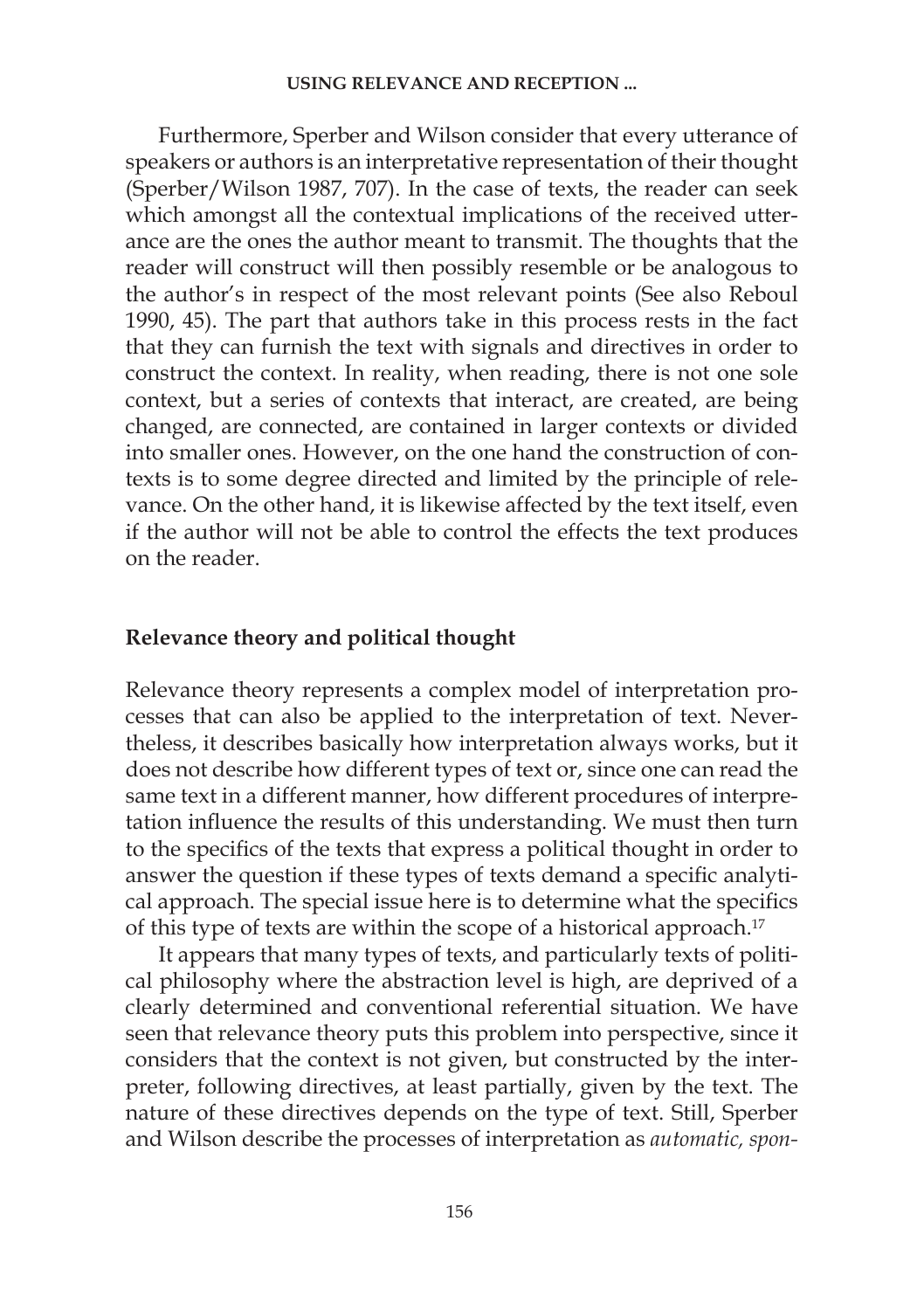*taneous and subconscious*. This is true in the sense that one automatically seeks to give meaning to any utterance that appeals to us. But interpretation can also be a mindful and systematic endeavor. That is, the construction of a context can equally be an endeavor that *the interpreter conducts consciously*. The interpretation will notably be conducted by the specific questioning directed at the text.

Texts of political philosophy mostly are either argumentative in type or constructed around argumentative schemes and thus constructed in order to possess a maximum coherence.18 Coherence is meant here as a textual criteria which is presupposed by the reader to identify internal referents guiding understanding. In this way the text of political philosophy can communicate the presumption of its own optimal relevance. That is to say that it communicates the presumption to be a text of political philosophy. Moreover, the author plays a particularly active role in the construction of the coherence.19

By taking over Sperber and Wilson's assertion that all utterance is an interpretative representation of the author's thought, I assert that the authors of texts of political philosophy constitute the meaning of those texts consciously in a coherent manner. It is a fact that those authors will be therein conditioned by their socio-cultural, linguistic, or 'intertextual' environment, basically by their cognitive environment. It is also a fact that the meanings of texts are not reducible to what may have been the intended meaning of the authors. However, that changes nothing of the active part they take in the constitution of a text's meaning. The text may be naturally placed in a general context, from which the principal issue of the text is constituted. In any case, what the author does is to express a complex thought that is made up of many ideas that is to say utterances of concepts endowed with referential nettings.

I thus consider that the procedure to give meaning to a proposition is not different to an interpretative procedure. The context or the sub-contexts that make up the referents of a proposition, and by doing so give it meaning, are not given, but rather selected by the author from the set of information available to her. Part of it can voluntarily have been sought to enlarge the amount of information available in respect of the author's aim. The referential system of a text is thus an autonomous construction, more or less voluntary or conditioned, created by selecting relevant elements of a general context. I said before that relevance theory proceeds from the fact that *the context is created*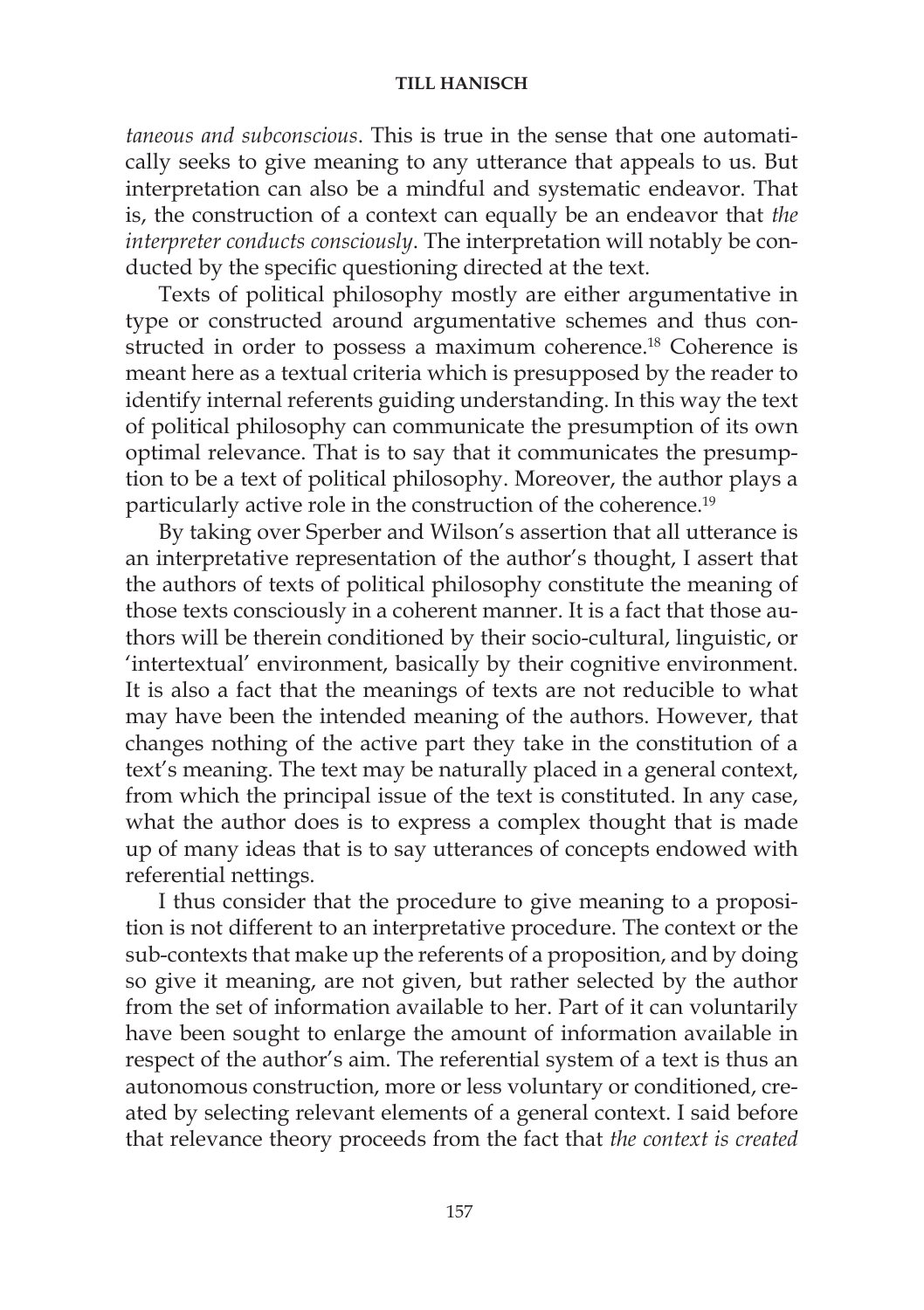*by the process of interpretation*. Now, if there is no essential difference between the interpreter-author and the interpreter-reader, *the context is created by the author in the process of writing*. 20 The referential system is constructed by the author and the reader subsequently looks to reconstruct this system in order to get access to the meaning of the text.

## **Using relevance to link intention and reception**

The objective of the historians of ideas or of political thought is to establish historical meanings of ideas. They place them within the scope of the historical question. Therefore, they use texts, since they are the only means of accessing ideas, of which they seek to construct a historical actualization. This reconstruction task can only be partial for it is guided by the specific questioning of the researcher. For the researcher, the text thus appears inevitably as the result of a constitution of meanings. The attempt to access these meanings comes back to reconstitute them, that is to say, to actualize the constitution processes of the meanings.

The processes of constituting meaning by an author (to give sense) are basically not different to the processes of constituting meaning by the reader (interpretation). While expressing an idea, the author selects and even consciously seeks to create the context or sub-contexts made up by sets of information and assumptions that together constitute the referential netting of a proposition necessary to infer meaning. Within the scope of political ideas, the most immediate information and assumptions that the author can select and seek in order to express relevant ideas are in (large) part of the same kind. They are political or related ideas. These are relevant ideas in respect of the author's question and thus result in one way or another from the reception of texts.

Authors of texts of political philosophy utter complex thought that is made up of a large number of ideas. These ideas are propositions of concepts endowed with referential tissues. By inference from the combination of propositions and referents, historians seek to understand what the authors meant in writing. It is evident that historians can never attain the exact meanings constituted at the time of writing. They will always assert something that may legitimately be admitted as what the author meant. For that, historians have to reconstruct the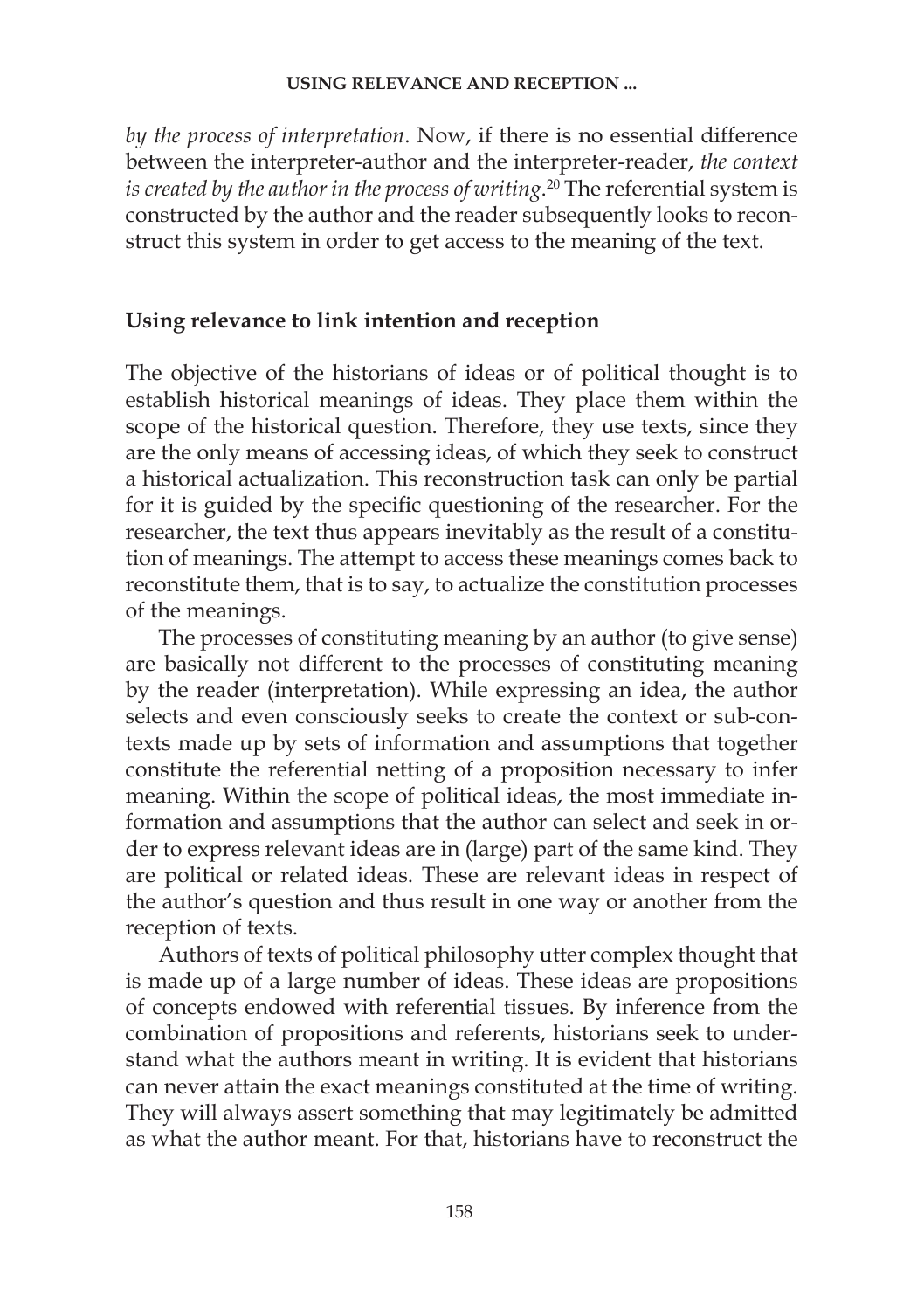referents to which the propositions refer. If these referents are ideas, and since ideas are only accessible as propositions of other texts, they need to do a reception study. For these very practical reasons, I thus consider that an approach that includes reception is necessary in the history of political thought. It imposes itself by the very nature of the historians' work and the nature of their object of research.

In order to get access to the meaning of a proposition in a text, historians must first reconstitute what the proposition refers to. They try to constitute a (historical) context in which the proposition acquires a relevant (historical) meaning, the context being all the external referents of that proposition. Like any interpreter, a historian will first seek the context most accessible with which to link the proposition. More than likely, the first context will be determined by the interpretation of previous propositions. Therefore, the historian, as well as the interpreter, will first seek to constitute the internal coherence of the text. For instance, if a person says 'I am sick […] I am staying home', the hearer will first establish a link of causality between both utterances. The utterance 'I am staying home' spoken in reference to 'I am sick', will thus take the meaning of 'I cannot come (over)'. The hearer will therefore understand the speaker's intention to inform that he will not be there. If he/she then relates that conclusion to prior information, existing outside of the utterance, for example a plan to meet for dinner, the hearer will probably conclude that the speaker is unable to attend and that dinner reservations need to be cancelled. In the case of a complex thought, however, the referents are many, interwoven and, up to a point, interdependent. The proposition probably has a general referent, a reality or an object, which can be material or ideological. However, in the case of an idea or a thought, the general referent alone does not allow us to grasp the proposition's entire meaning. The interpretation leads in this case to a whole series of implicatures.

The referential netting of complex thought expressed by a text will more than likely be made up of other texts. The expression of an idea needs the previous reception of other ideas, since an idea does not emanate from nothing. This does not explain, however, how the constitution of a meaning to be expressed is concretely linked to previous reception. Nor does it show the process by which reception gives way to production and especially, how that process can be reconstructed. I will attempt to tackle this issue by going back to the reception process. The objective is to determine how an author has read a text, why she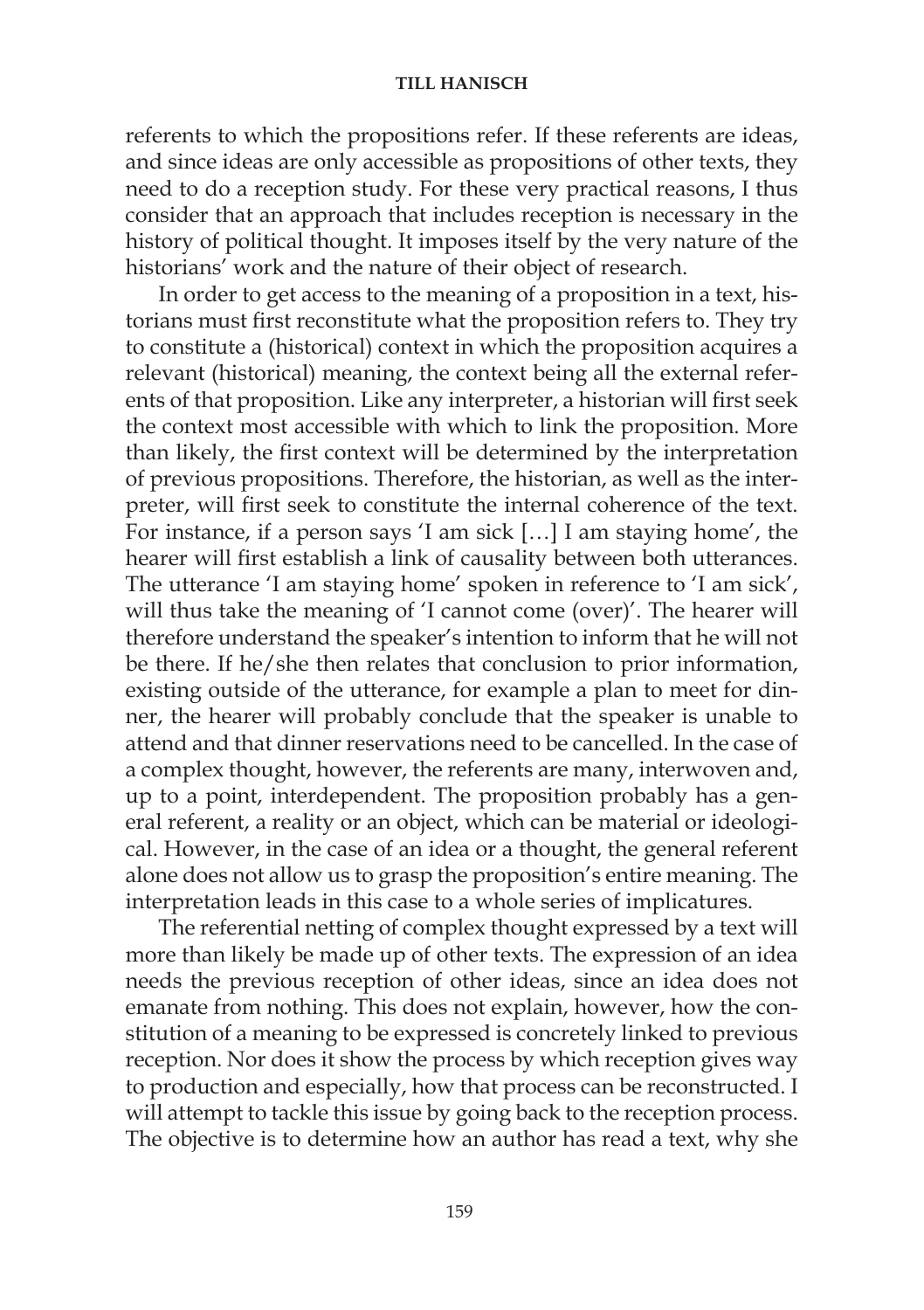read it the way she did, and in order to shed light on her thinking, the manner in which that reading was translated in her thoughts, as those expressed by the text. The reception process can be characterized by the hermeneutic approach of posing a question to the text. A text issues meanings which enable readers to answer *themselves* the very question that they, themselves, pose. Through this process, reception of meaning and constitution of meaning are linked, and cannot be dissociated. The approach of the reader/author is characterized by a degree of expectation, or, relying on Gadamer, by previous knowledge or opinion (Gadamer 1990, 270-273). Readers approach a text in general with a question which can be described to represent the pointed and brief expression of their expectation. However, meanings emanating from a text through reading can lead to new questions, just as they can refine, broaden, validate or contradict the assumptions with which one approached the text. Through this process, new meanings can emerge, thus allowing the formulation of new responses to a question which might no longer coincide exactly with the original question.

I apply this process to the logic of relevance theory focusing on the expression of an idea by an author. An author, who seeks to express a complex idea in writing, selects the contexts which lend relevance to the idea. The intention itself to express said idea is part of a general context, which can be regarded as the original context of the idea. In the framework of the expression of complex ideas, the process must generate the constitution of additional contexts. These contexts can be made up of assumptions, information or ideas received from other texts. They may be steady ideas or information stemming from conclusions of prior interpretations. Or, they may be the result of the reading or re-reading of a text, which took place after the intention to express a specific idea. For the most part, constructing a complex idea is not automatic, unconscious or spontaneous. It is in itself a complex process. Through this process, propositions, concepts and information conveyed by text, are themselves interpreted or reinterpreted in their relation with assumptions from the idea one is seeking to express. This, however, does not generate an infinite series of interpretations. Indeed, the propositions and concepts emanating from received texts are interpreted solely in reference to the original assumptions and within their particular general context. This is therefore a phenomenon of circular inference where the interpretation of the concepts and propositions from the received texts produces the conclusions which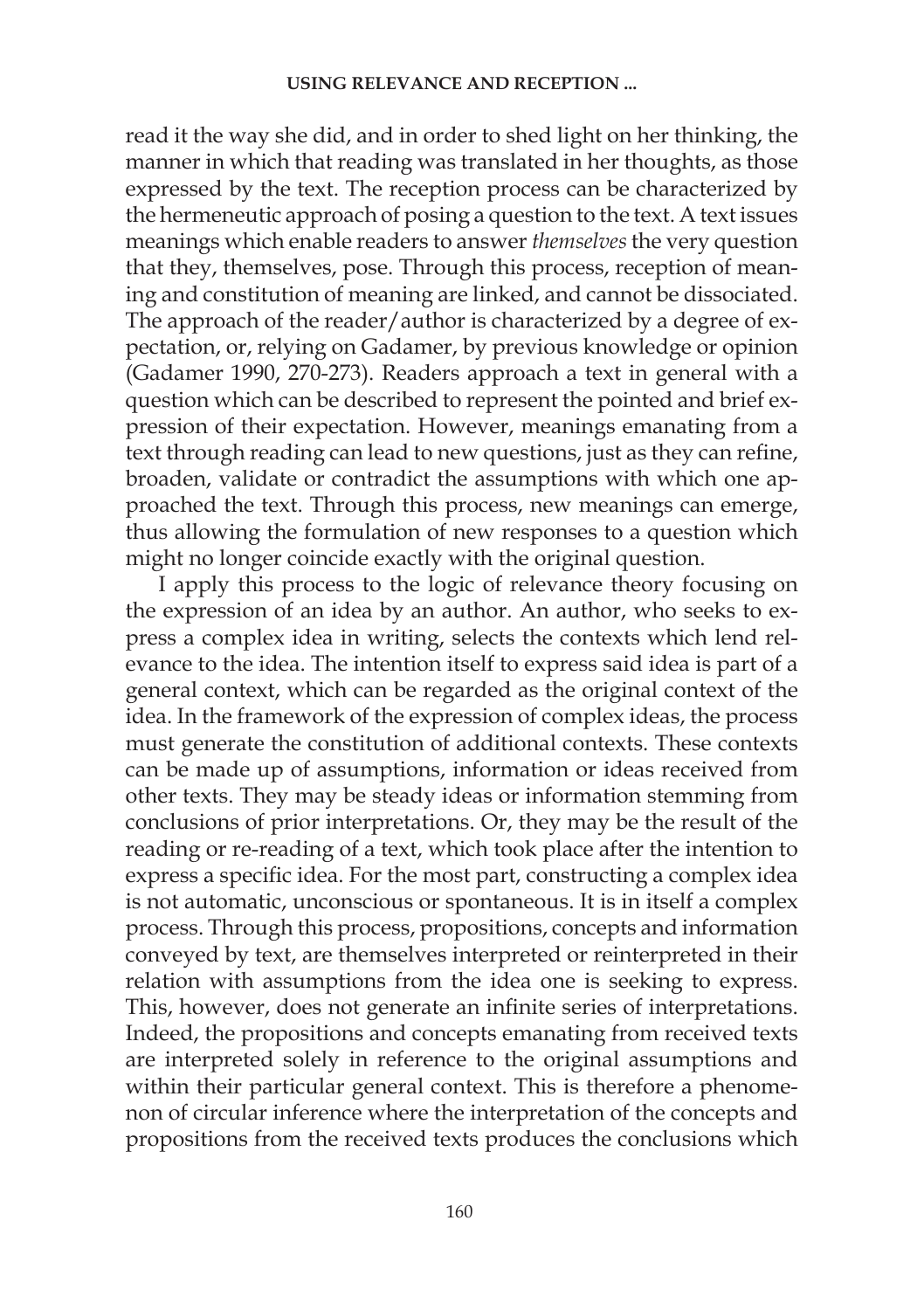are in fact the idea expressed. The proposition of the idea expressed in the text has therefore as referent the assumptions and concepts from the received texts. In the *question-and-answer process*, the original idea expresses itself by a question addressed to a text. In turn, the text supplies the elements needed to formulate the answer to that question.

## **Historical interpretation**

For historians who approach a text, part of the process of constituting the meaning will be lost, unless it is explicitly outlined in the text itself. Historians can only apprehend the thought of an author insofar as that thought is expressed by the text. They can, however, aim to reconstruct the meaning of the propositions in the text. From there, they can attempt to reconstruct what the author intended to express with those propositions. Using the internal coherence of the text and the indications provided, a possible approach might then be to identify the texts in reference to which the propositions acquire a relevant meaning. By their questions, historians approach the text concentrating on its very nature as a thing from the past. Thus, they approach it as a document from the past, in terms of its difference from the present. This is the activity of historicizing (Thompson 1993, 262). For historians, the text conveys potentialities of historical meaning. The meaning they aim at is the meaning constituted by someone else in the past. Historians, who historically interpret the text, construct a historical referential system around the text. It is true to say that they were before and are at the same time ordinary readers. The obvious differentiation between the interpreting historian and the ordinary reader is not always pointed out. However, the apprehension of meaning is a very complex process. Interlinked strata of meaning are created, completed or corrected, before they are reduced in function to a specific question and presented as an analytical result. But the interlinking between the ordinary reading and the historical interpretation does not put the latter into perspective. Interpretation is itself progressive. The contexts and sub-contexts are constantly and progressively constructed in relation to the propositions and thus lead to conclusions. The historical interpretation goes through the conscious construction of historical contexts and the acquired conclusions are constantly confronted to the initial historical question.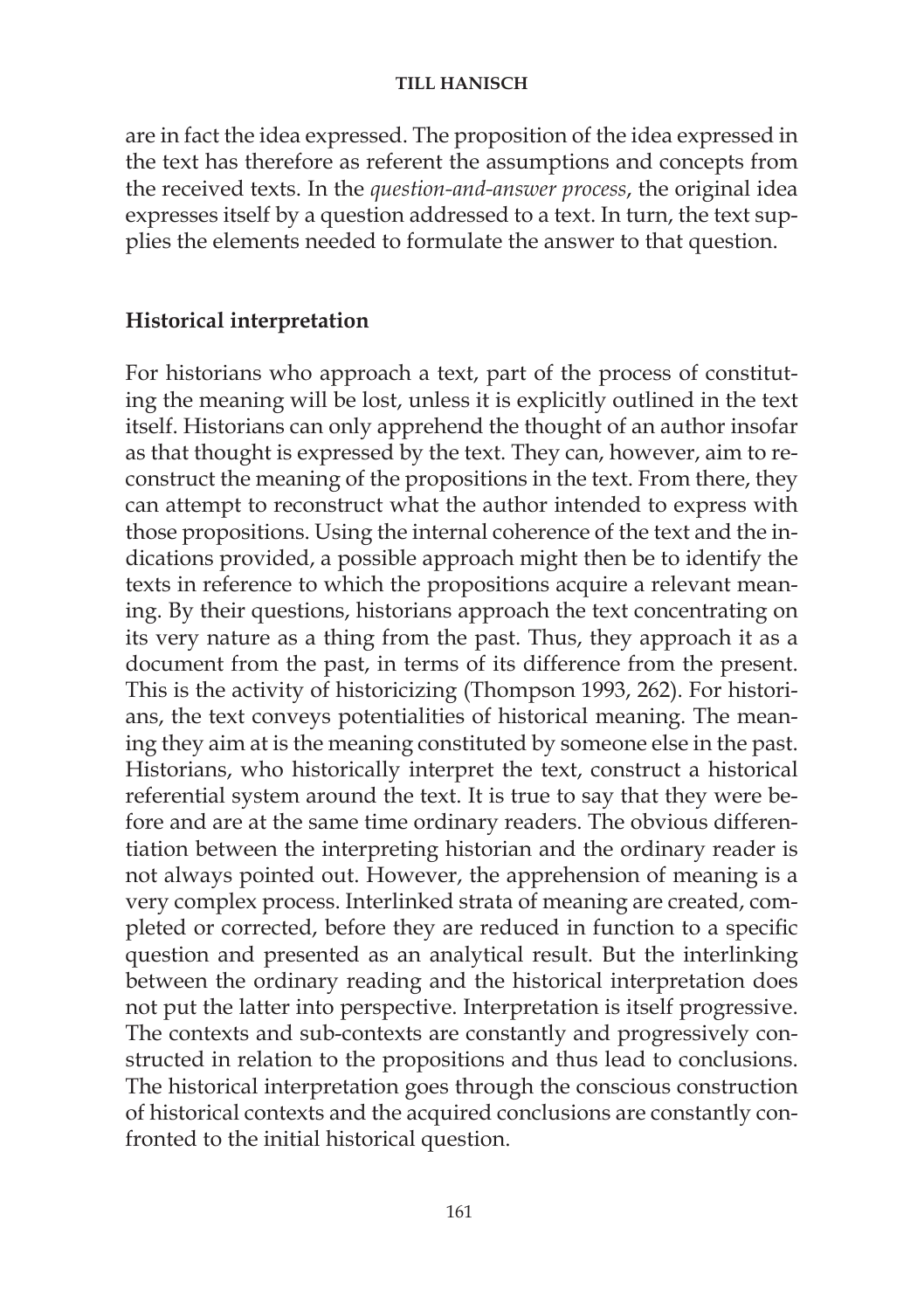I have argued that the combination of historical context and text allows the researcher to construct historical meaning by inference. But this context is not itself historical. It is constructed by the historians and is made up of propositions that are present for them, as is the analyzed text. What then allows us to assert the historicity of the context? It is the fact that historians construct a *closed system*. They seek to reconstitute the meaning of a text to a person from the past. They seek for example to reconstitute what an author may have meant by a text. In doing this they constitute historical meaning. They can only reconstruct the context that the authors themselves could have constituted as a referential system. Hence they create a context in respect of which the text acquires historical relevance and that therefore constitutes a historical referential system of the text. Historians thus seek to reconstruct a part of what could have been the author's cognitive environment. The reconstructed context will not have to be contextualized itself since the authors would have selected and (re-)interpreted the information and assumptions of the context only in respect of what they intended to utter. The process of giving meaning is a circular phenomenon, but not an infinite one. In other words, since proposition and referent, or context, are interactive, interdependent and can not be dissociated, they are historicized in the same process.<sup>21</sup> Historians reconstitute the meanings of a text for someone identifiable in time and, through inference processes, constitute historical meanings.

I shall try to illustrate my claims by briefly discussing elements of a noteworthy article by Charles Ramond on Spinoza's notion of sovereignty (Ramond 2001, 127-140). Ramond tackles Spinoza's notion of sovereignty in his *Tractatus Politicus* (1677) by discussing the problems of translating into French the terms *summa potestas, summae potestates, jus summae potestatis, potentia*, and *imperium*. Relying on internal, mostly grammatical logic he explains why he translates *summa potestas* and *summae potestates* in some cases as *le souverain*, the sovereign, and in other cases as *souveraineté*, sovereignty. He also shows that *imperium* can mean either state or sovereignty. Ramond's translations seem to be problematic. I do not intend to offer here an analysis of Spinoza's notion of sovereignty. However, the problem of translation within an analysis of political thought seems to illustrate quite well the questions at issue. The first obvious question that arises simply deals with the difference between the terms used. Spinoza's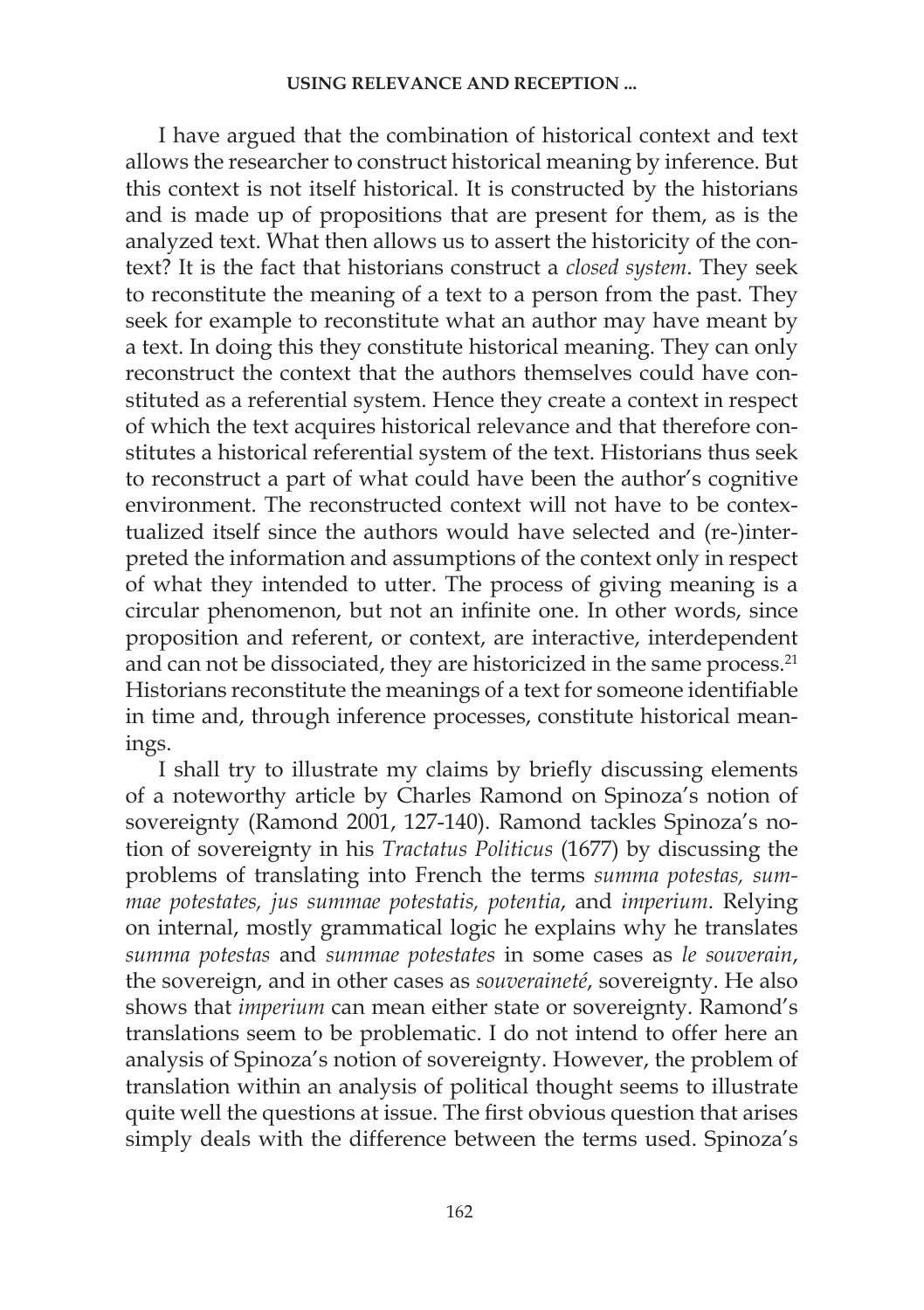frequent use of the plural *summae potestates*, for example, that would best translate as supreme authorities (and in French by *autorités*), already anticipates chap. VII, 14: Therefore, the fewer counsellors there are, and the more powerful they consequently are, the more the King is in danger that they would transfer the rule (*imperium*) to another person […] Moreover, if the whole authority has been transferred absolutely to one person, it can then be more easily transferred from one person to another (*Quo igitur consiliarii numero pauciores, et consequenter potentiores sunt, eo regi majus ab ipsi periculum est, ne imperium in alium transferant […] Huc accedit, si omnis potestas in unum absolute translata fuerit, quae tum longe facilius ex uno in alium transferri potest*). The quotation gives several insights into Spinoza's conceptions of sovereignty and power. However, these conceptions can hardly be understood if intra- and extra-textual referents are ignored. In any case, it would not make sense to translate *imperium* as sovereignty. This would mean that the counsellors of the King would transfer the Kings sovereignty to another. In fact, the sentence is a continuation of Spinoza's critique of an absolute monarchy that he carries out the most clearly in chap. VI, 4 and 5 of the *Tractatus Politicus*. This critique is embedded in a vast discussion of Hobbes. In the chapters 3 and 4 Spinoza relies so much on *his own interpretation* of Hobbes' arguments that it can be considered as a précis of Hobbes' ideas on sovereignty. Spinoza is discussing the relationship between *jus* and *potentia*, fear and peace, natural right and liberty, the law and the just, the will of all and the multitude. However, all the discussion of the supreme authority in Hobbes' terms leads to his fundamental critique when it comes to put that authority into execution. Spinoza actually says in a letter designed to be the preface of the *Tractatus* that he inquires in the sixth chapter "how a monarchy should be ordered, so as not to lapse into a tyranny" (Spinoza 1883, Editors preface). The question of whether Spinoza's interpretation of Hobbes seems to us correct or mistaken is, historically, not important at all. All that matters for our purposes is to identify the possible referents, in this case partly external, of the ideas that Spinoza expresses in order to infer their possible meaning. It is of course possible to choose other external referents within our cognitive environment, for example contemporary theories of democracy, and make sense of Spinoza's ideas. However, this would not be the historical analysis of what Spinoza may have meant. Turning to the use of *imperium*, it is noticeable that, especially when Ramond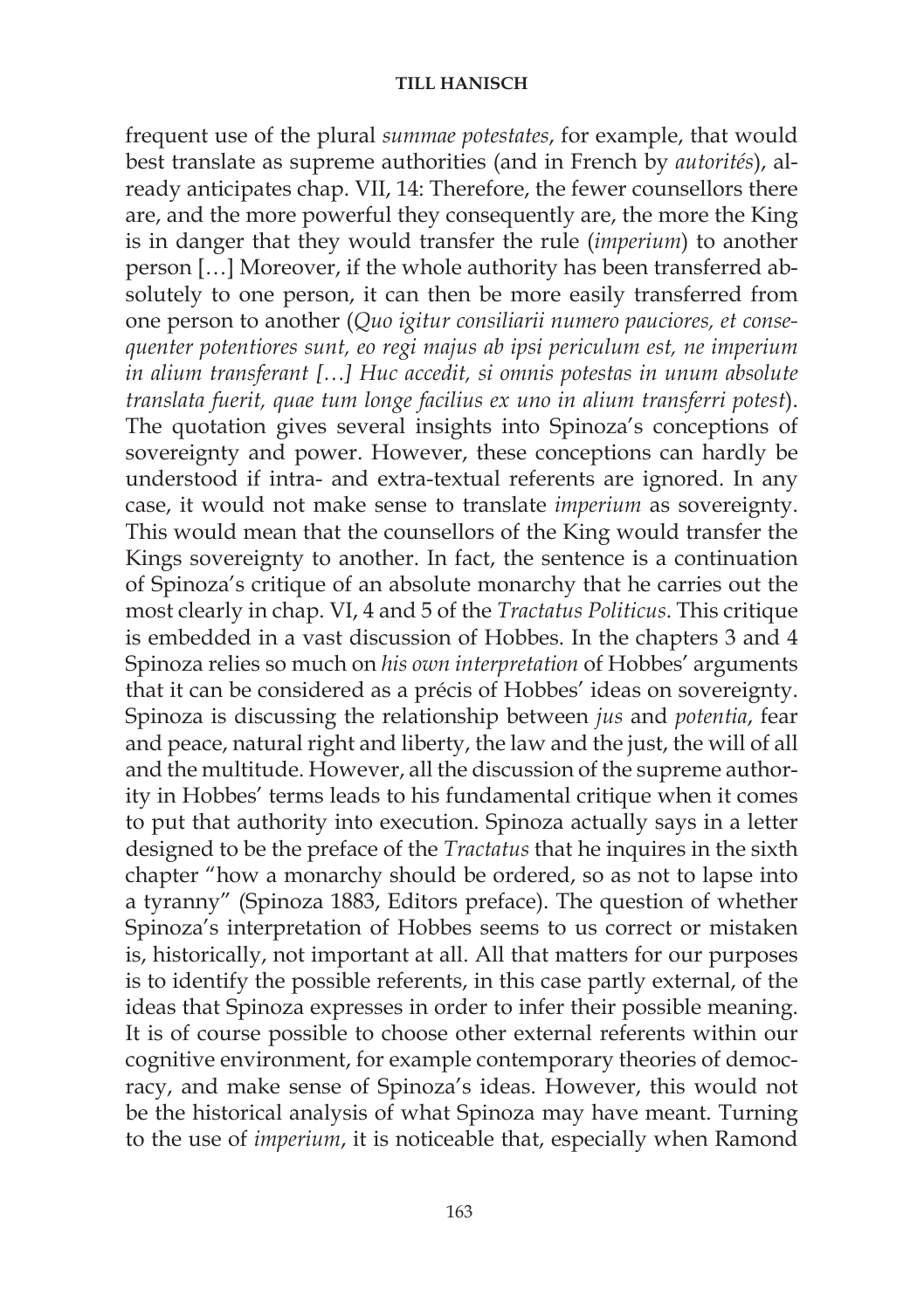chooses to translate the term as sovereignty, it is confronted with *potestas* within the context of the transfer, the delegation or usurpation of power. This becomes particularly clear in TP IV, 3 concerning the *imperium* of the ministers. In fact, the use of *imperium* refers to the problem of the powers of the magistrate and to the whole tradition of debate following Azo's quarrel with Lothair on the *merum imperium*. The quarrel has known various interpretations over the centuries, but was notably actualised by the most important theorists of (French) monarchy, Dumoulin, Bodin and Loyseau. Actually, Spinoza solves the problem by eluding it, while implicitly referring to it. Like Grotius (see van Gelderen 2002, 203), he avoids concepts like *summum imperium* or *maiestas* and of course neither would he use the papal concept of *plenitudo potestatis*. For Spinoza, *summa potestas* is sovereignty understood as the supreme authority of a commonwealth. *Imperium*, when used in the context of delegation (or usurpation) refers to the execution of that authority, the rule or the power to command. For Spinoza, the whole question of the well ordered state in opposition to the tyranny does not lie so much within the question of the *summa potestas* but within the *imperium*.

For a further illustration, I will briefly discuss a text passage in Montesquieu's *Spirit of Laws* that has generated much debate over two centuries. In book XI, chap. 6, Montesquieu says: "It is possible that the law, which is at the same time clear-sighted and blind, might, in some cases, be too severe. But as we have observed, the national judges are only the mouth that pronounces the words of the law, mere inanimate beings, incapable of moderating either its force or rigour. That part, therefore, of the legislative body, which we have just now observed to be a necessary tribunal on another occasion, is also a necessary tribunal in this; it belongs to its supreme authority to moderate the law in favour of the law itself, in stating with less rigour." This idea of the judge being only the mouth of the law has been frequently discussed out of context or within the sole context of the book XI, leading, even most recently in the *Oxford Journal of Legal Studies* (see Claus 2005, 419-451), to the conclusion that Montesquieu did not understand that the judge, especially in the English common law system, makes the law by interpreting it.<sup>22</sup> Consequentially, an essentialist conception of the separation of powers remains at times attributed to Montesquieu. It is true that the law-making activity of the judge is an important issue in present legal theory. Furthermore,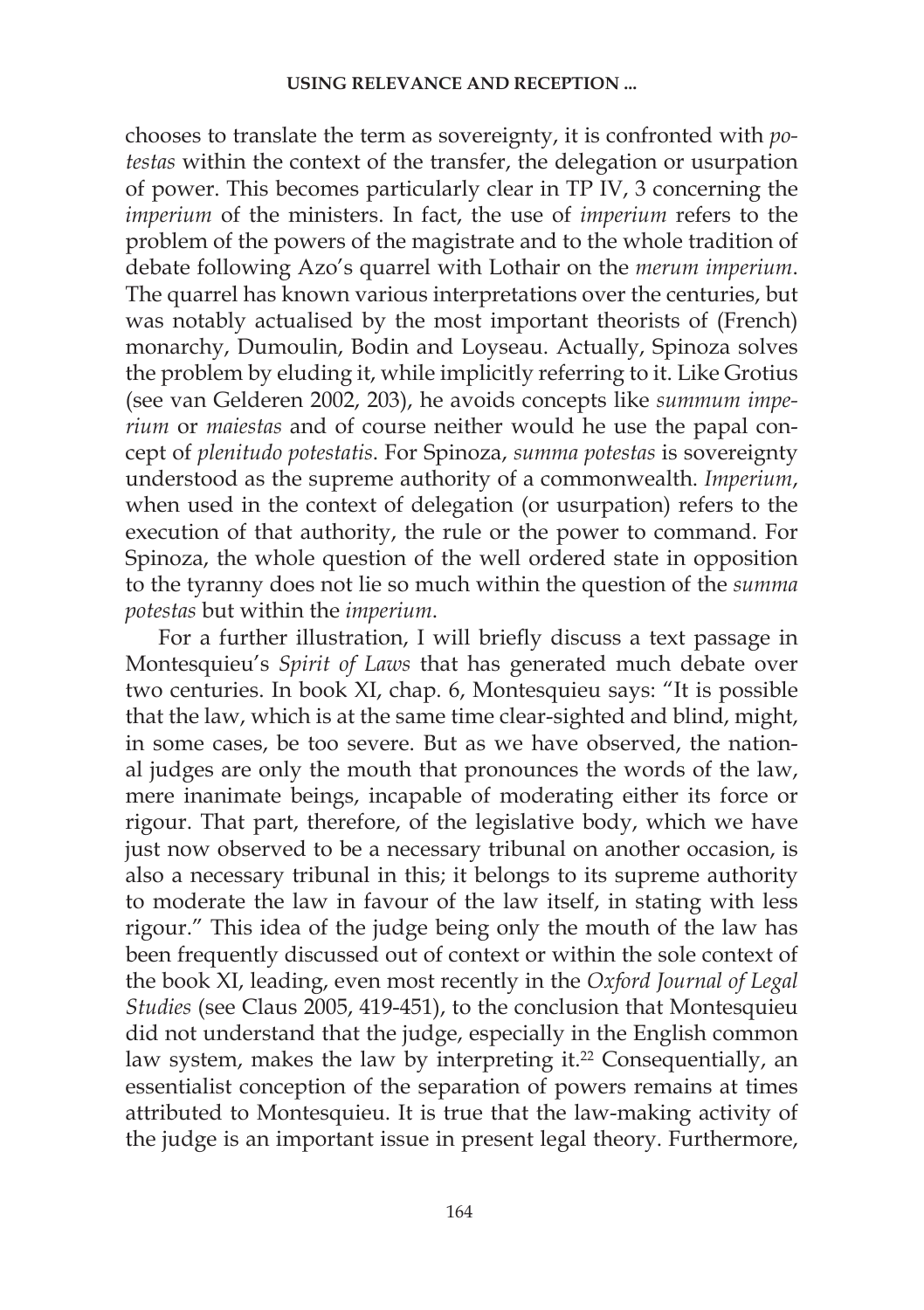Montesquieu's conception of the interpreting judge would need a much more detailed study. However, this is not the main question Montesquieu was addressing here. First, Montesquieu discusses the cases where a part of the legislative body has to assume judicial competences. In the quoted passage Montesquieu is quite vague on the nature of the cases. Yet the exceptions have to be based on the interest of the defendant. Also, it is likely that an example of those cases would be an accusation of *crimen lesae maiestatis*, a subject on which he puts much emphasis in book XII. Second, the expression "as we have observed" refers to his description of the power to judge a few pages earlier. The sentence must be read within the context of the independence – not the complete separation – of the power to judge from the executive and the legislative powers and the nuance of this independence. The judges, however independent from those powers, are not therefore independent from the law. Several elements would indicate that Montesquieu is referring to Bodin's 'Method for the easy comprehension of history' (For example Bodin 1941, 160), especially because of a striking similarity of the expressions used. However, it is certain that the text passage is part of the thread drawn through the whole *Spirit of Laws* struggling with the judiciary competences of the king. It refers to a key issue of the constitutional debates in 16th and 17th century France and England. It raises the question whether the king is *supra aut infra legem*, above or under the law, in other words whether he is *legibus solutus*, not bound by the laws. Since Bodin, the question is linked increasingly to the legislative competences of the sovereign, but it would be artificial, even in Bodin, to detach them from its source that lies in the judiciary. Anyway, for Montesquieu the judiciary is definitely a core issue. The debate can be summarized by the two maxims that Montesquieu seizes: First he refers to the Ciceronian expression *magistratus est lex loquens* (*De legibus* 3.1.2). Second he refers to the Aristotelian expression of the judge being *dikaion empsychon or justum animatum* (*Nichomachean ethics* 1132a), the living Just. On one hand, those two maxims do refer to different traditions of debate around the jurisdictional supremacy of the emperor or the kings. On the other hand, they refer also to precise texts that were not only well known to Montesquieu, but were also highly relevant within his present issue. Concerning the first maxim, he must, for example, have been familiar with the debate between James I and Sir Edward Coke whether the king or the judge is the mouth of the law. This was also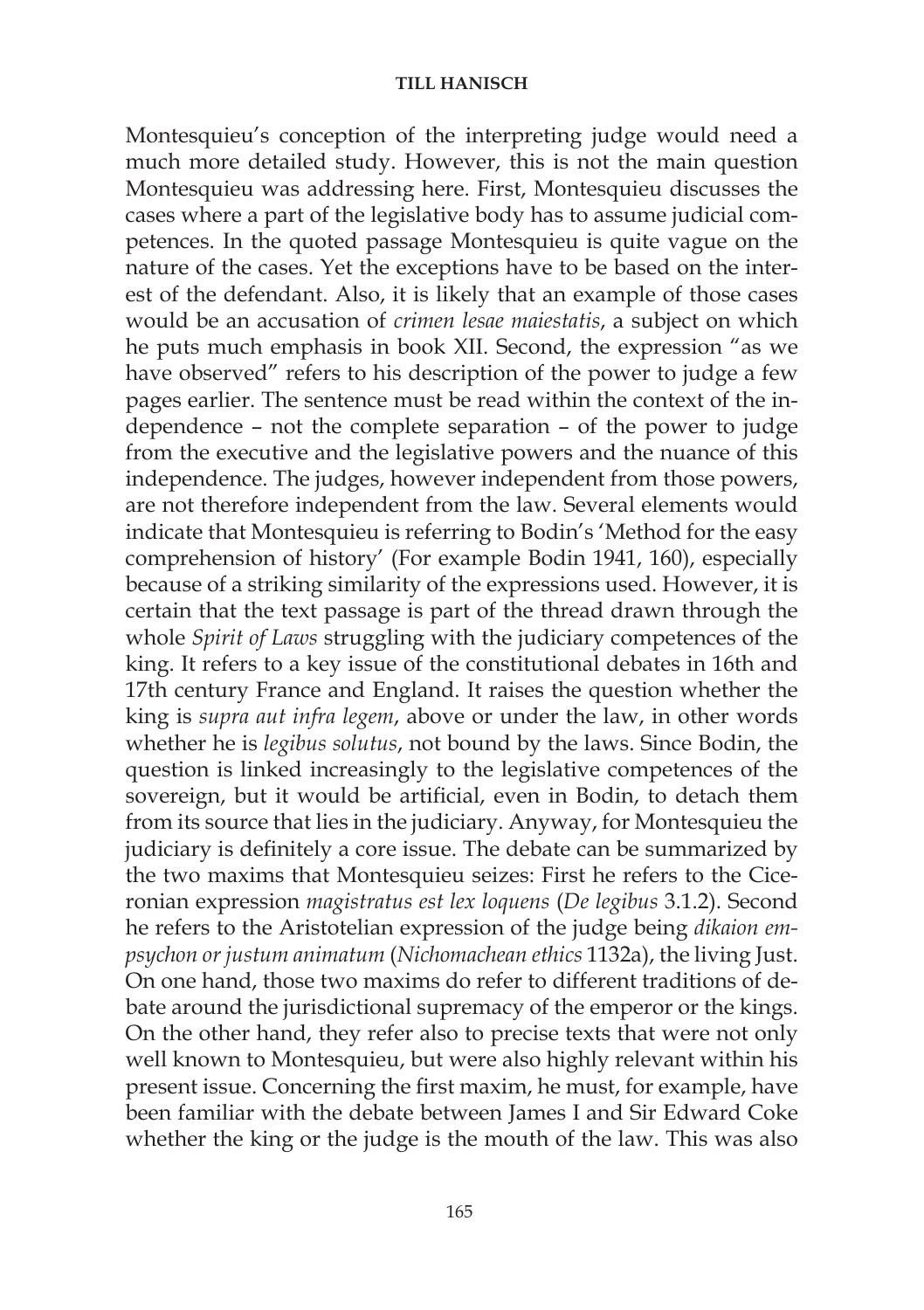an issue in France in times of the *Fronde*, also called the revolt of the judges. The second maxim is even more important. Within the *Corpus Juris Civilis* the maxim becomes *imperator est lex animata* (Nov. 105). In the French constitutional debate it will then be the king who is *lex animata*, or the living law. Accordingly, the expression is to be found in Dumoulin and Bodin. In England, James I puts himself in the tradition of Aquinas and Giles' of Rome reasoning on Aristotle's expression in his speech to parliament of 1607 to prove that the King is above the law. If we then read the quoted text passage from Montesquieu in relation to chapter 5 of book VI "In What Governments the Sovereign May Be Judge", it achieves a meaning that goes way beyond the sole problem of the law-interpreting judge. It is not the king but the judge who is the mouth of the law. The sovereign can not be judge, except in a despotic government. Furthermore, in reversing Aristotle's expression, Montesquieu states that no one can claim to be the living law and thus to be above the law. The judge is inanimate, meaning that he is only animated by the law. This reasoning takes part in a much broader concern of Montesquieu. It starts with book VI, it continues with his severe critique of the emperor Justinian, especially his administration of justice, and the inadequate reception of the Corpus Juris Civilis, and ends with his discussion of the jurisdiction of the Lords and the critique of the Abbé Dubos' thesis that the French monarchy was the heir of the Roman Empire. The reasoning then takes part in Montesquieu's broad attempt to confront every ideological justification of the royal justice. Precisely in this respect it is all-to coherent that Montesquieu relies on the English system to claim that, for the exceptional cases in which ordinary courts are not appropriate, it is part of the legislative that has to judge.

In choosing these examples, I do not seek to illustrate an utterly new approach. However, I sought to demonstrate that texts partially provide signals for the construction of sufficiently analogical referential nettings that allow the inference of relevant historical meaning. I also sought to show that this practice can be theoretically confirmed. The practice of research entails that the researcher's analysis will have a preferential character in respect of other possible meanings. Furthermore, the procedure to constitute sub-contexts involves undoing the netting of interlinked and interdependent referents, thus carving out privileged referents depending on the perspective of the researcher. Thus, a number of received texts are privileged in respect of the re-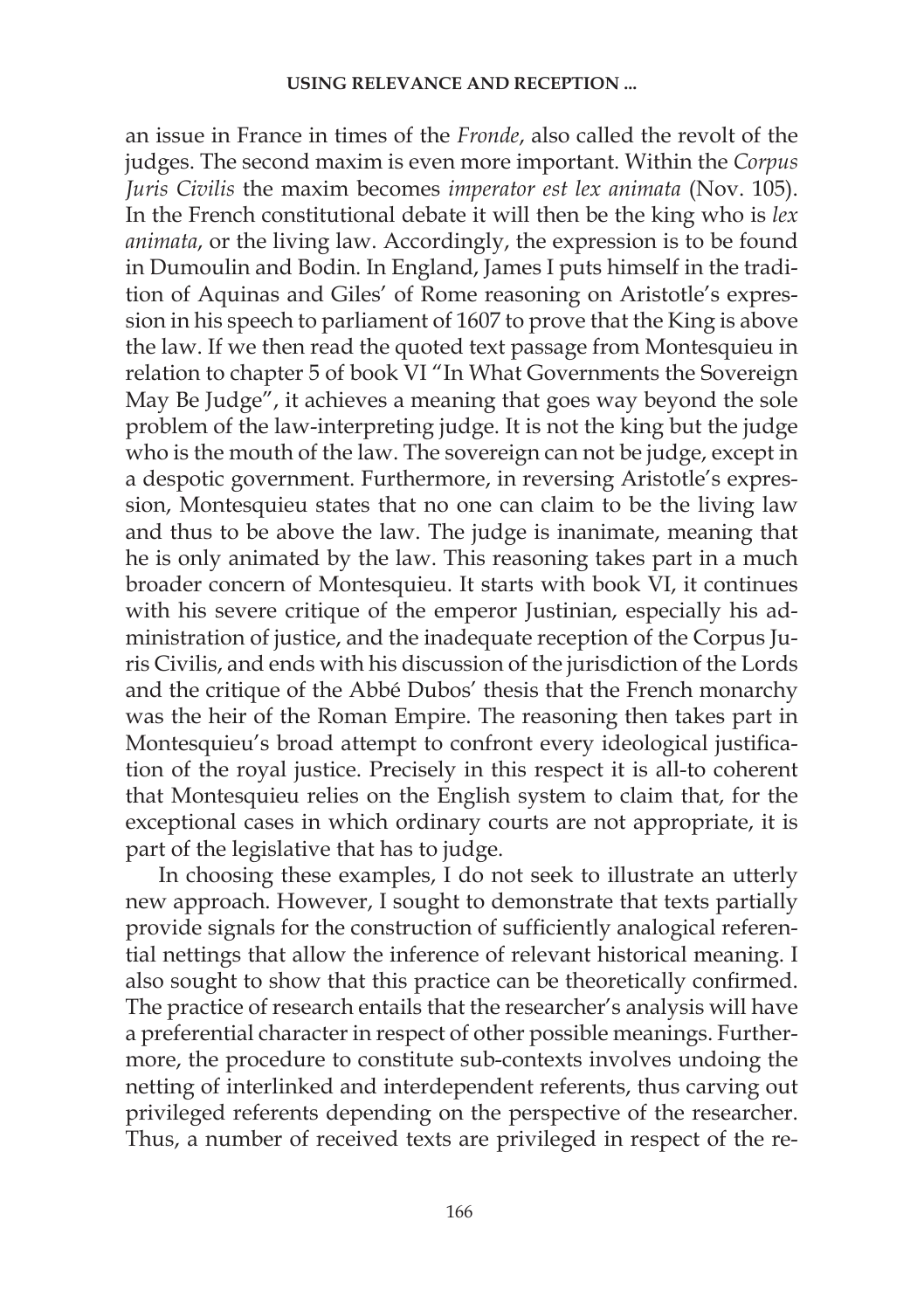searcher's perspective. The study then represents one amongst other possible historical inquiries. It is true that the historians' present interests cannot be ignored and in part dictate their purpose. However, the meanings that historians construct are privileged historical meanings in respect of other possible historical meanings. Since historians seek to constitute meanings of a text as they could have been for an individual or group in the past, the subject-matter they construct is intrinsically historical. Even if their question can be motivated by present interests, for example related to their academic context, it still remains that the specifically historical question generates a specifically historical approach. Historians construct meanings from propositions of the text and the meanings of the past are lost as meanings actually constituted in the past. However, the meanings that historians construct are limited by them to being meanings as they could have been constructed in the past. Interpreting Gadamer's concept differently, I would therefore consider that the fusion of horizons is nothing but historical practice, the fact of making things of the present a document of the past. The present horizon of the interpreting historian is dependant on past horizons, which generate her interest in past meanings, even if the past horizon only manifests itself in vestiges, in textual propositions in the present. The fusion is then simply the reconstruction of a past horizon within the present horizon, which results in the historical horizon.

The fact that the historical interpretation cannot be detached from the historian's present context, however, has generated conclusions concerning the conception of the history of political thought which amount to denying the specific character of historical analysis. Yet the central issue here is more precisely the assertion of the specific historical character of a contextualist approach. Thus, in order to help to clarify my position, I must approach these positions summarily. I will illustrate these using the extreme anti-contextualist conception of Yves Charles Zarka (Zarka 2001, 31-38). Zarka conceives the history of political thought as a philosophical analysis of texts of political philosophy in simply respecting, as he formulates, criteria of historical exactitude. Zarka emphasizes the importance of the nature of the analyzed text. For him, to apply a purely historical interpretation to a philosophical text, or other, would deny its specific character.

Essentially, historical texts do not exist. There are diplomatic texts, newspaper articles, masterworks of literature, major philosophical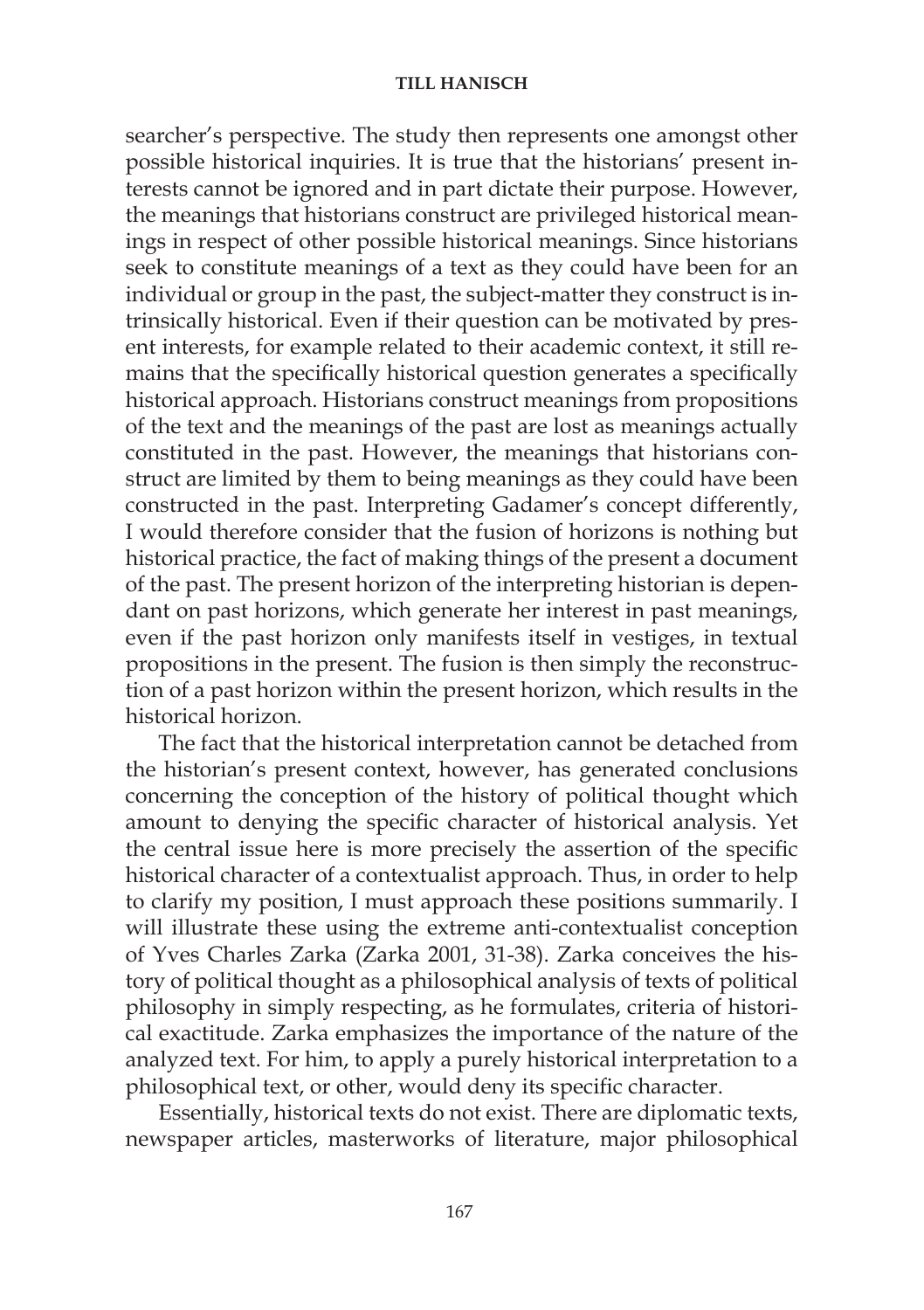texts, etc. that can be analyzed historically. It is not the specific character of a text that demands a historical approach or not. Criteria of historical exactitude, however, are simply the results of a historical construction that are considered valid. Thus, a philosophical interpretation does not become a historical interpretation only by reference to criteria of historical exactitude, for example by avoiding anachronisms. Certainly, nothing prevents us from seeking a historical meaning of a text and to confront it with a meaning constructed in reference to a present issue. This assumes, however, that there are three distinct approaches: a historical approach, a distinct analytical approach that is dependant on the issue which directs the non-historical question and finally, a comparative approach. In reality, Zarka's approach is not historical. Its results may be valid, relevant or fruitful. They simply will not be the result of a historical study.

## **Conclusion**

My aim has been to show how to constitute the historical meaning of a text through its reference to concepts and ideas received from other texts. This participates in establishing what an author may have meant by the text. By applying the findings of relevance theory, I emphasize the active and directing part the author plays in the constitution of the meaning of the text. The authors, who seek to express an idea, select and constitute contexts through which the concepts they use acquire relevance. Those contexts manifest themselves as multiple referential sets interacting with one another. Within the scope of texts of political philosophy those referential sets are, partially at least, constituted by utterances from other texts to which authors give meaning in reference to the idea they aim to express. This is an act of reception that is included within a process of constitution of meaning.

Historians who are seeking to reconstitute the intended authorial meaning of a text have to select concepts and propositions from the information that could have been at the author's disposal to reconstitute the possible referential sets of the text. Therefore, they are reconstituting the process of constitution of meaning. They place the text in a general historical context, but equally in the context of their specific question. They seek to identify the signals that the text sends out by reconstructing the internal textual coherence through the directives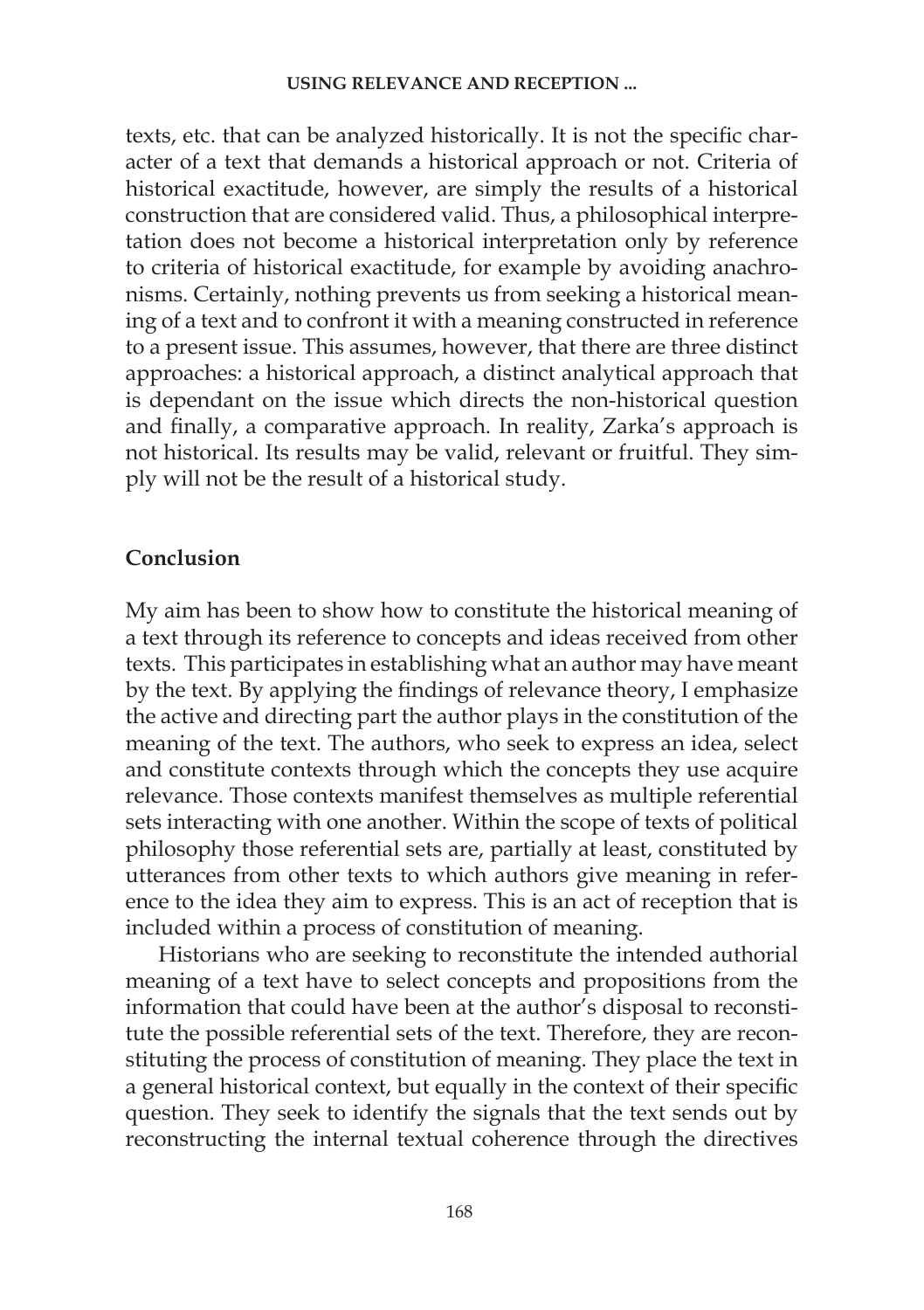within the text in order to establish the external referents of the text. It is true that the meaning of a text surpasses its linguistic content, since the text is not only a set of concepts, but also a set of ideas that are expressed and thus are performative. However, in the effective research practice, meaning can only be inferred from the text. Insofar as the established referents are concepts and propositions that can be attached to other texts, the historian must assume that the utterances are the expressed conclusions of the interpretation of propositions and concepts. Those utterances are equally the expression of what the author may have meant to utter.

Thus, historians must seek to reconstitute the information, assumptions and concepts at the author's disposal as completely as possible, but only if they are relevant for the text. Historians can seek to establish the contexts likely to ensure the relevance of the utterances. First, authors themselves select the most accessible contexts by which their ideas achieve maximum relevance. Second, this selection is partially conscious and voluntary. Therefore, historians can define, following the principle of relevance, the most accessible reference texts, not only within written documents contemporary to the author, but also within works that the author must have considered 'classical'. They finally must establish if those reference texts are part of a tradition or movement of thought.

Historians address a specific question to the text that guides their study. Therefore, their analysis can only be selective and partial. A set of meanings is thus privileged in respect of other possible meanings, even if the affirmative presentation of the results does not account for its selective character. Only the confrontation with other studies, whether historical or not, constitutes the achievements of the research. Still, the history of ideas in continental Europe is mainly directed to a social history of ideas. What then is the relevancy of an approach that insists on the individual interpreter and author? Is the importance of a work not measured by its social impact at a given moment in time? Since reception and application cannot be dissociated, the question of the social impact of given works gives rise to the question of what thoughts, convictions and ideas a group of individuals shared through the reception of those works. However, any study concerned with thought, ideas and convictions can only approach them through texts. Practical analysis will entail different methodical tools. Yet, the theoretical foundations I emphasized remain the same whether one is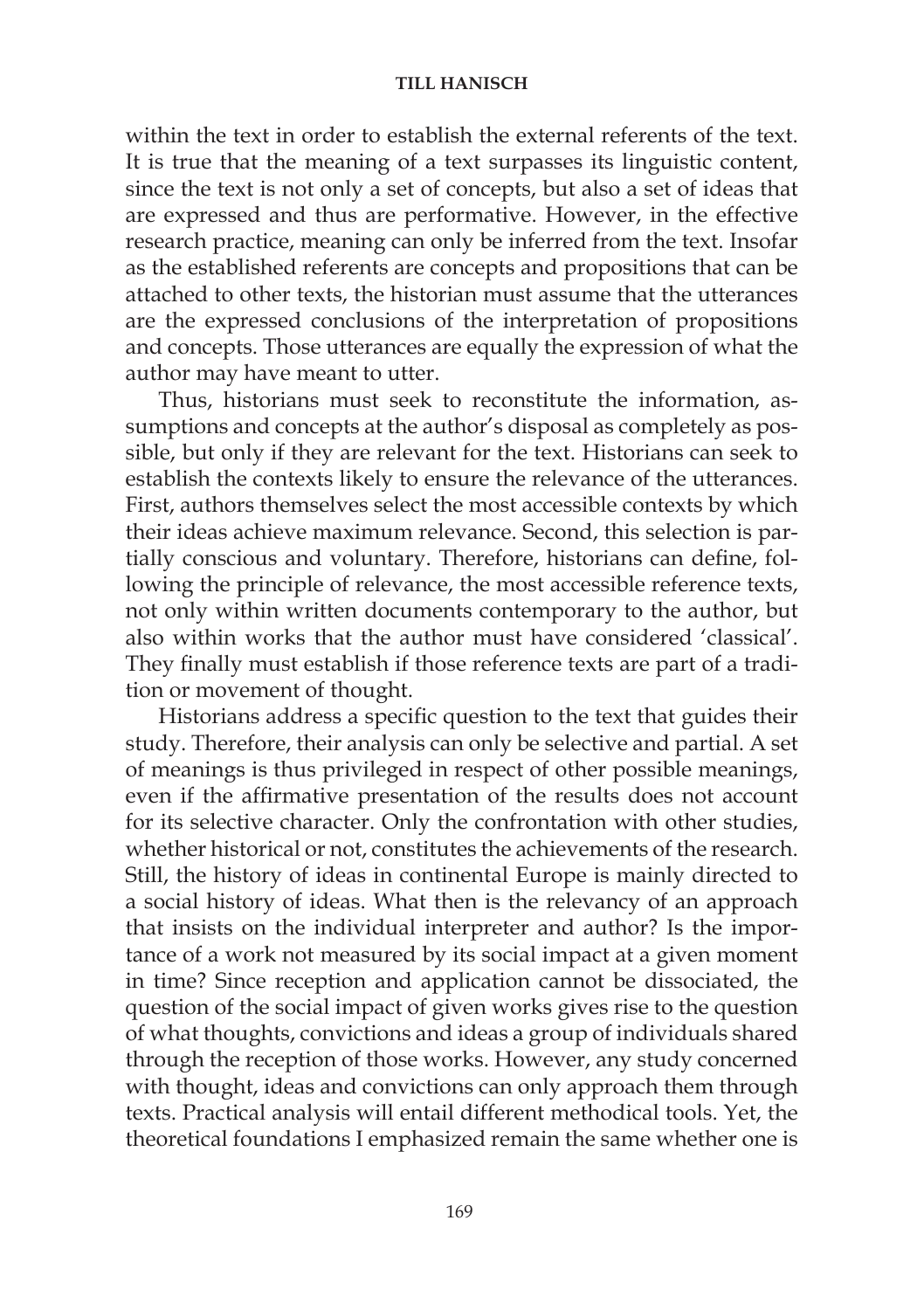concerned with pamphlets, press articles or philosophical texts, and even if the type of texts or the corpus differs.

An approach that questions the intended meaning of a given text and its interaction with other texts seems indispensable, insofar as it is not exclusive. Clearly, certain works, notably works of political philosophy, are known to have become particularly important within their context of creation or through their reception in a posterior context. For example, this is the case through print run or other indicators. The aim of reconstructing what an author may have meant by a work implies recreating what the work could possibly have meant to contemporary readers. If, however, historians can rely on texts from individual contemporary or posterior readers that treat that original work, they have to reconstruct the intended meaning of the readers' texts. Furthermore, I sought to show that thought expressed by a text is not constituted only in reference to social realities, but also in relation to other thought or texts. Movements of thought can not be seized without the study of the interaction of texts. In this regard contextualists cannot ignore reception, neither theoretically nor in historical practice.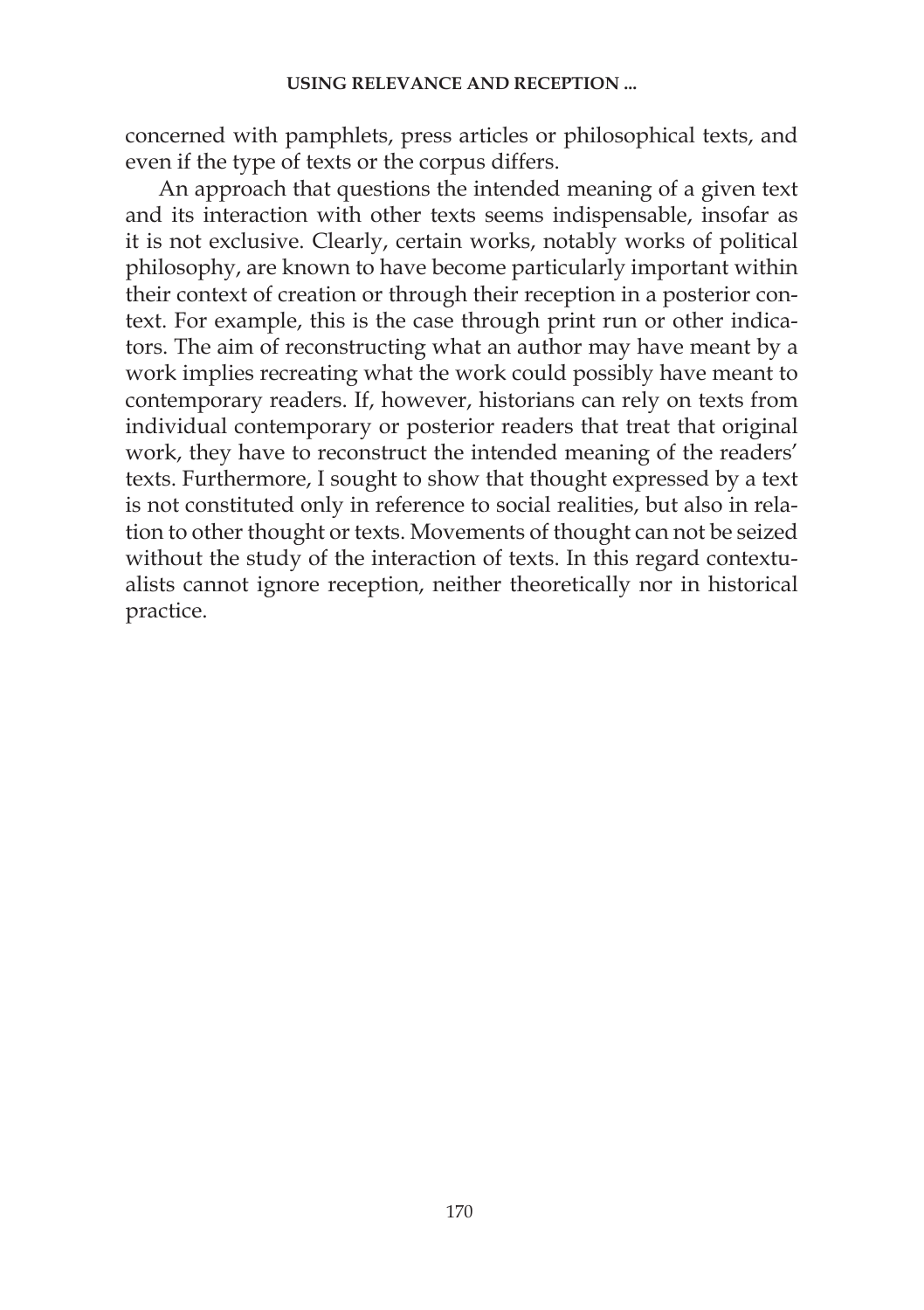#### **NOTES**

**1.** I am most grateful to Quentin Skinner and Alexis Keller for their helpful advice and thoughtful comments on an earlier version of this article.

**2.** In opposition to hard linguistic contextualism (Pocock).The fundamental dissensions between Pocock and Skinner are often overlooked in continental Europe. (For an analytical and critical compendium of Pocock's and Skinner's approaches see: Bevir 1992, 276-298. See also Bevir 2002, 159-208). For J.G.A. Pocock, given languages, or a whole set of possible linguistic contexts paradigmatically prescribe what an author can say and how she can say it, and hence give her the intentions she can have. In opposition to Pocock, I argue that an author's intentions are certainly conditioned, but are therefore not determined by historically given languages. Furthermore, historians can only examine the role, formation and interaction of languages within a given epoch by texts. The unit of analysis can only be the text. To show how it is shaped by and shape languages would lead again to a 'Skinnerian' approach (See Pocock 1971, 5. See also Pocock 1964, 183-202, in particular 194, and Pocock 1985, 4-5).

**3.** I consider Derrida's criticism to be particularly powerful and use it exemplarily. The critics of the recovery of authorial intentions and/or contextualism are to numerous to be fully discussed (On the 'intentional fallacy' as used by New Critics: Wimsatt/Beardsley, 1954, 3-18. For an answer to New Critics see for example Bevir 2000, 385-403 and Skinner 1988b, 68-78. For the "impossibility" of methodological contextualism Preston King is most interesting. For example: King 2000, 213-227). For the debate between Searle and Derrida, see below.

**4.** The works of Hayden White, Dominick LaCapra, F. R. Ankersmit and John Toews for example, hold much of value for the historians of ideas, especially LaCapra's thoughts on context and his claims on methodological openness and theoretical awareness. More generally, the insights of Ricoeur and Foucault remain fundamental and Gadamer deserves new consideration.

**5.** To give only one other of countless possible examples, Quentin Skinner emphasizes in the preface to his work 'The Foundations of Modern Political Thought', and as one main result of applying his methodology, the extent to which the political theorists of renaissance Italy were influenced by stoic values and beliefs (Skinner 1978, I, xiv). But Quentin Skinner is also highly skeptical about the explanatory way in which the concept of influence is often used and accordingly points out the danger of misleading explanations (Skinner 1969, 24-27. This article has been reedited with others from Quentin Skinner's theoretical writings by Tully 1988a).

**6.** In this regard I agree with the fact that interpreters recognize meanings as present in the text, "whether or not the author intended to put them there." However, I have strong reservations about Passmore's conclusion, which Skinner points out, that in-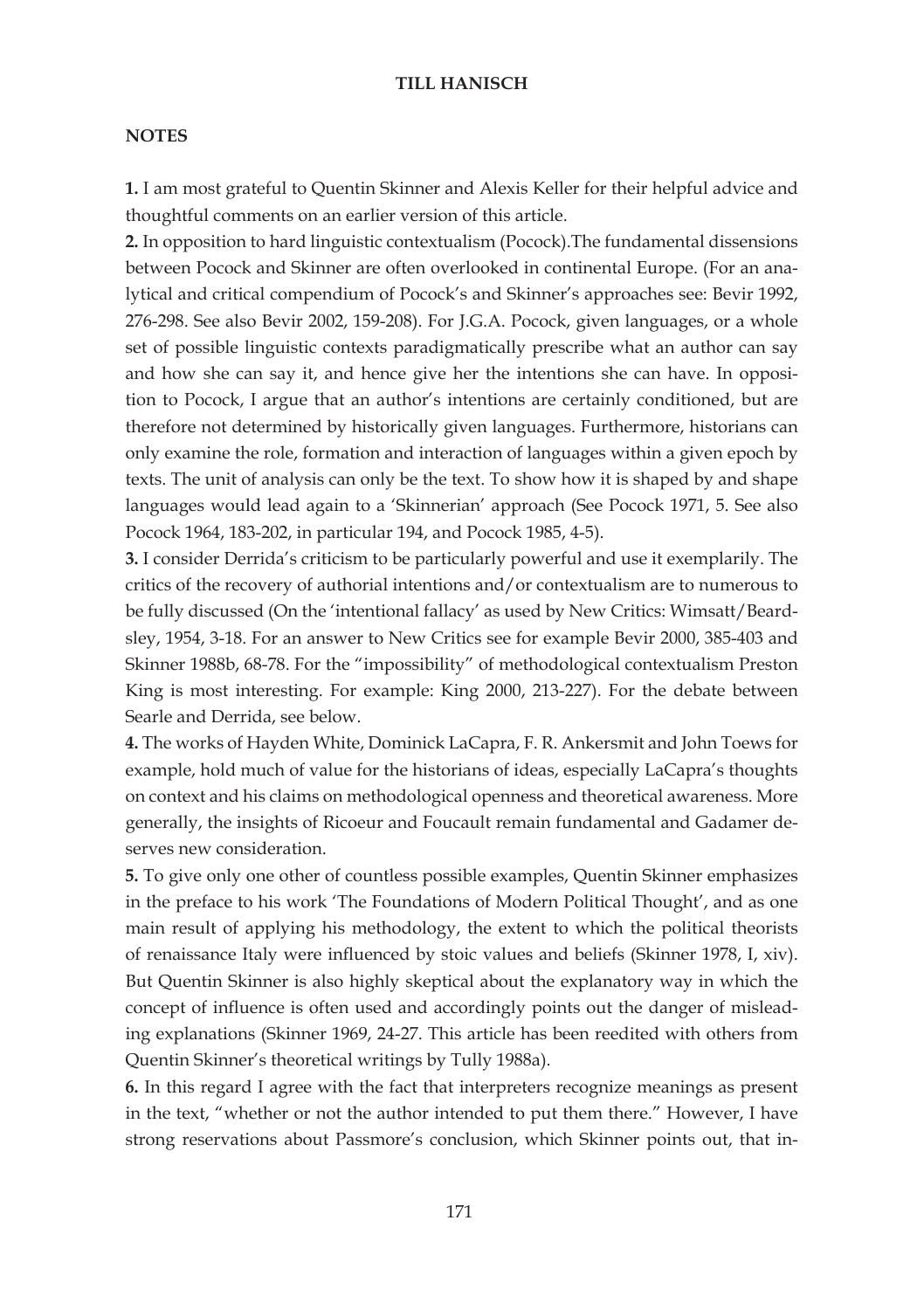tentionalist interpretation seeks to arrive at an understanding of past texts and their writers in a sense in which they did not understand themselves (Skinner 2001, 181-182). Passmore's formulation is too easily linked to Schleiermacher's and Dilthey's aim to understand an author better than he did himself (See Schleiermacher 1995, 56. Dilthey 1990, V, 331). Passmore's phrase has, in my opinion, the awkward but frequent consequence to induce interpreters to assertions like: one author misread, misappropriated or misapplied another author.

**7.** At this stage there is no need to distinguish between linguistic, social or other context.

**8.** Quentin Skinner rightly distinguishes 'linguistic meaning' and 'intended meaning' (Skinner 2001, 182). This distinction though is not fundamental. The 'intended meaning' is always linked with the 'linguistic meaning' since the only way to get access to the 'intended meaning' is to infer it from the 'linguistic meaning'.

**9.** See an overview on reception theory in Grimm 1977, especially 10-31. See also Jauss 1982. The produced effect and its reception constitute the two distinct but interactive elements of what the Constance School calls the aesthetic of reception. Thus the theory of the 'produced effect' studies how the text releases a potential of effects whose structures give the impulse and up to a certain point control the reception processes (Iser 1985, 5. Also Iser 1976, x. More generally Iser 1970). Wolfgang Iser bases his theories on the work of Austin and Searle. However, for Iser, the conventional situation that guarantees understanding in the course of spoken communication is not given in the case of literary communication. Thus, it is the readers who must construct the context on the base of the indications given to them by the text. Iser offers an important lead in arguing that it is the reader who constitutes such a context. Nevertheless, he fails to theoretically seize the mechanisms by which the reader can discover the underlying code to the text or by which to constitute the context. Wolfgang Iser also totally and artificially ignores the part of the author in the constitution of the indications or textual data. (See Schulz 2001, 9. Schulz is concerned with possible achievements of the relevance theory in literature)

**10.** I share Thompson's conception. However, the way he analyses the conception of history of the Constance School is not quite correct. (Thompson 1993, 261). Jauss claims that the interpreting historian shall be aware of his position as a reader, since only the consciousness of the self permits recognition of the otherness. He seeks in so doing to overcome 'traditionalism' in history, which is a reference to classical historicism. (Jauss 1994, 311).

**11.** Skinner's approach is fundamentally opposed to that of Jauss and Iser. It is true, however, that they share a number of common elements in respect of their first objectives, their theoretical foundation and even certain methodological conclusions, but their respective methodological requirements forbid any reconciliation. However, even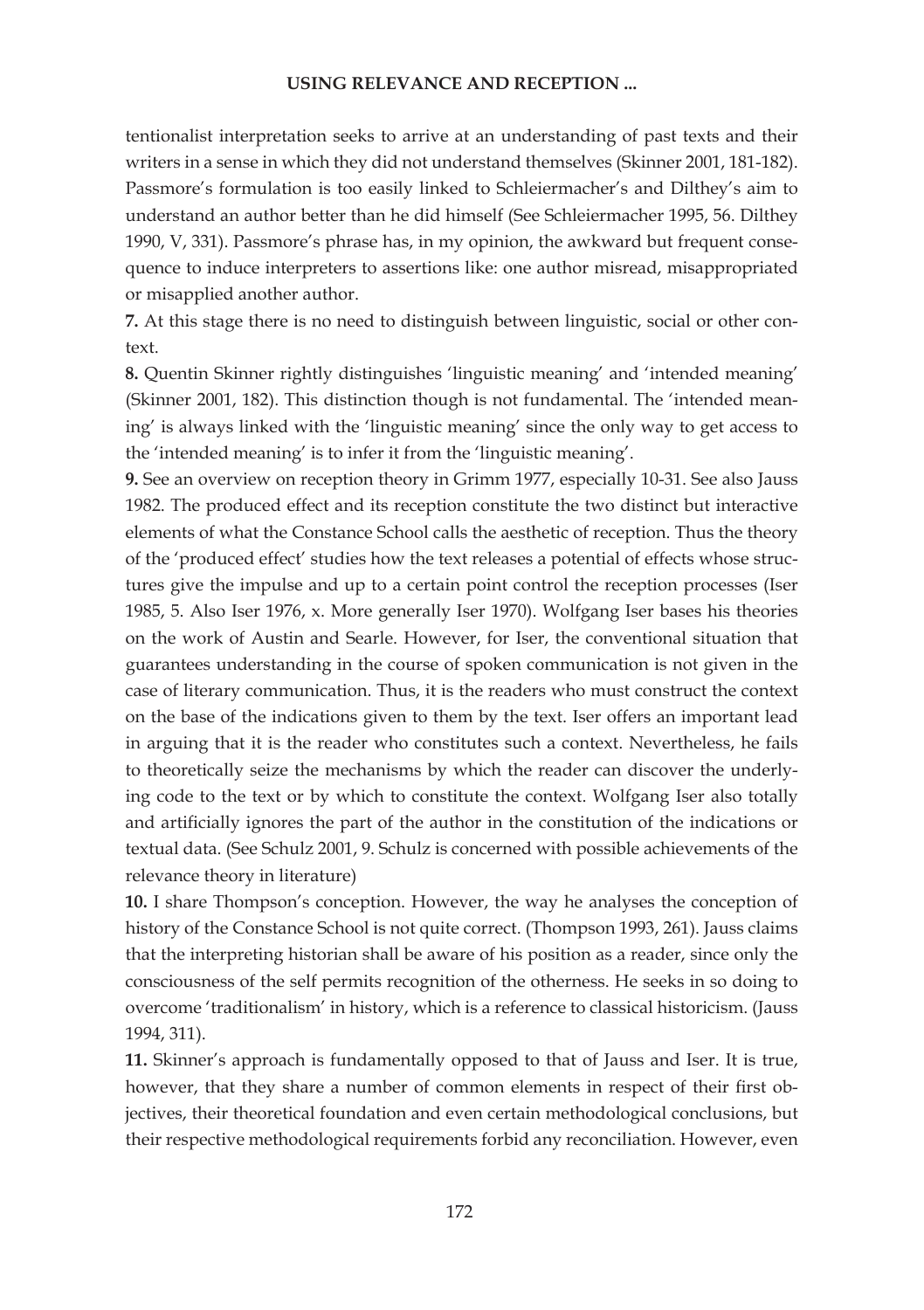if their theoretical and methodological arguments justify their choices, the choice to approach the text from one point of view rather than another ultimately depends on the interests of and the questions asked by the researcher. As Reinhart Koselleck says, scientific research is in a way like a look trough the lens of a camera (Koselleck 2002, 33). **12.** Derrida states that Searle has misunderstood him (Skinner 2001, 177-178).

**13.** The problem of actual or assumed autonomous agency is not of fundamental importance in this regard.

**14.** Grice analyzes cooperation as involving the maxims of quantity, quality, relation, and manner.

**15.** Sperber and Wilson want to show how communication and the interpretation of (complex) utterances work. Of course they use simple instances of face to face conversation to exemplify their theory, but their concern is clearly complex communication, expandable to written communication.

**16.** Sperber and Wilson are well aware of the fact that part (for them only the smallest part) of verbal communication is working on the base of a code, through encoding and decoding. However, they consider that decoding is not part of the process of understanding, but that it provides the main input to the process of understanding. Sperber and Wilson assert that the intended content of an utterance is seldom completely given by linguistic elements. The receiver of an utterance enriches it before interpreting it. He assigns referents or, if necessary, eliminates ambiguities. It is only then, after having in a way completed the utterance that interpretation starts by inference from the completed utterance. According to Sperber and Wilson, the code is thus nothing more than a common language.

**17.** Another question is that of the difference between fictional and non-fictional text. It raises the problems of the specificity of fiction, of the relationship between imagination and fiction and the most difficult question of the aesthetic function of a text. This article is not the place to address those questions. Therefore, I choose here to distinguish ideally between descriptive, narrative and argumentative texts or schemes within the text. I do not call the specificity of literature into question and consider it to be in many respects fundamental. However, I rather suggest that the distinction between literary works and works of political philosophy does not have to be absolute (In this context see Iser 1976, Searle 1979, Sutrop 2000. For literature and relevance theory, see for example Reboul 1990. Quentin Skinner also points out the literary character of early modern works of political philosophy: Skinner 1996, 14-15).

**18.** Beaugrande and Dressler consider that text is a communicative act and can be characterized by textual criteria. These criteria are cohesion, coherence, acceptability, situationality and intertexuality (Beaugrande/Dressler 1981. See also Beaugrande 1984). Coherence is made up by the internal coherence, for example causal or temporal coherence, identifiable references and all that makes the authorial intention emerge, for example argumentative schemes.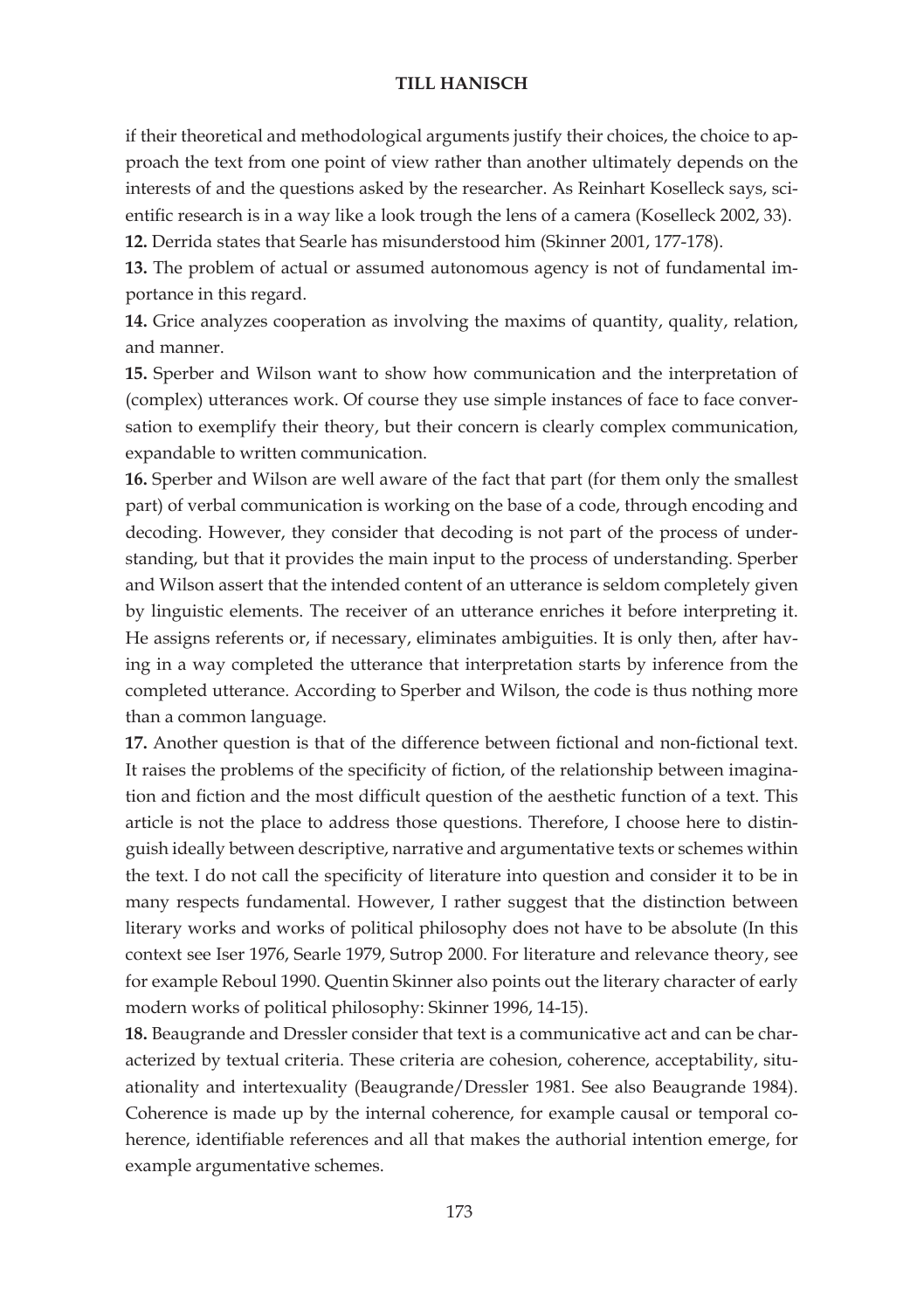**19.** This doesn't have to apply to a literary text. Incoherence can be a poetical effect, but could hence at the same time be an indication that gives away the intention of the author, for example, to break with dominant aesthetic conventions. I do not exclude literary schemes, conventions or effects by stressing the argumentative character of the philosophical text. Quentin Skinner, it is true to say, attacks vehemently the 'myth of coherence' (Skinner 1988a, 38-43). Joining his criticism, I do not mean that there can be no contradiction between ideas within a text, and all the less within an entire opus. However, as textual criteria, one can hardly imagine a philosopher who completely sets coherence aside to develop an idea.

**20.** This standpoint is also corroborated philosophically by one principal conclusion which Gadamer arrives at trough his reflection on hermeneutics. For Gadamer, application is an inherent part of the hermeneutic process. Thus, for him, the hermeneutical process is characterized by the internal mergence of understanding, explanatory interpretation and application (Gadamer1990, 313). Within the hermeneutic process, so understood, there is no need to differentiate between author and reader.

**21.** What Preston King calls methodological contextualism is thus not an impossibility (King 2000, 213-221). If historians can only make sense of a text by placing it in an historical context, this context can only be considered as historical if it is historicized. This means placing the text in a historical context. This is, according to Preston King an infinite undertaking. I have sought to show above that this is not the case.

**22.** This is not the place to show that Montesquieu did perfectly well understand the English judicial system. For this, see for example Pensée 1963.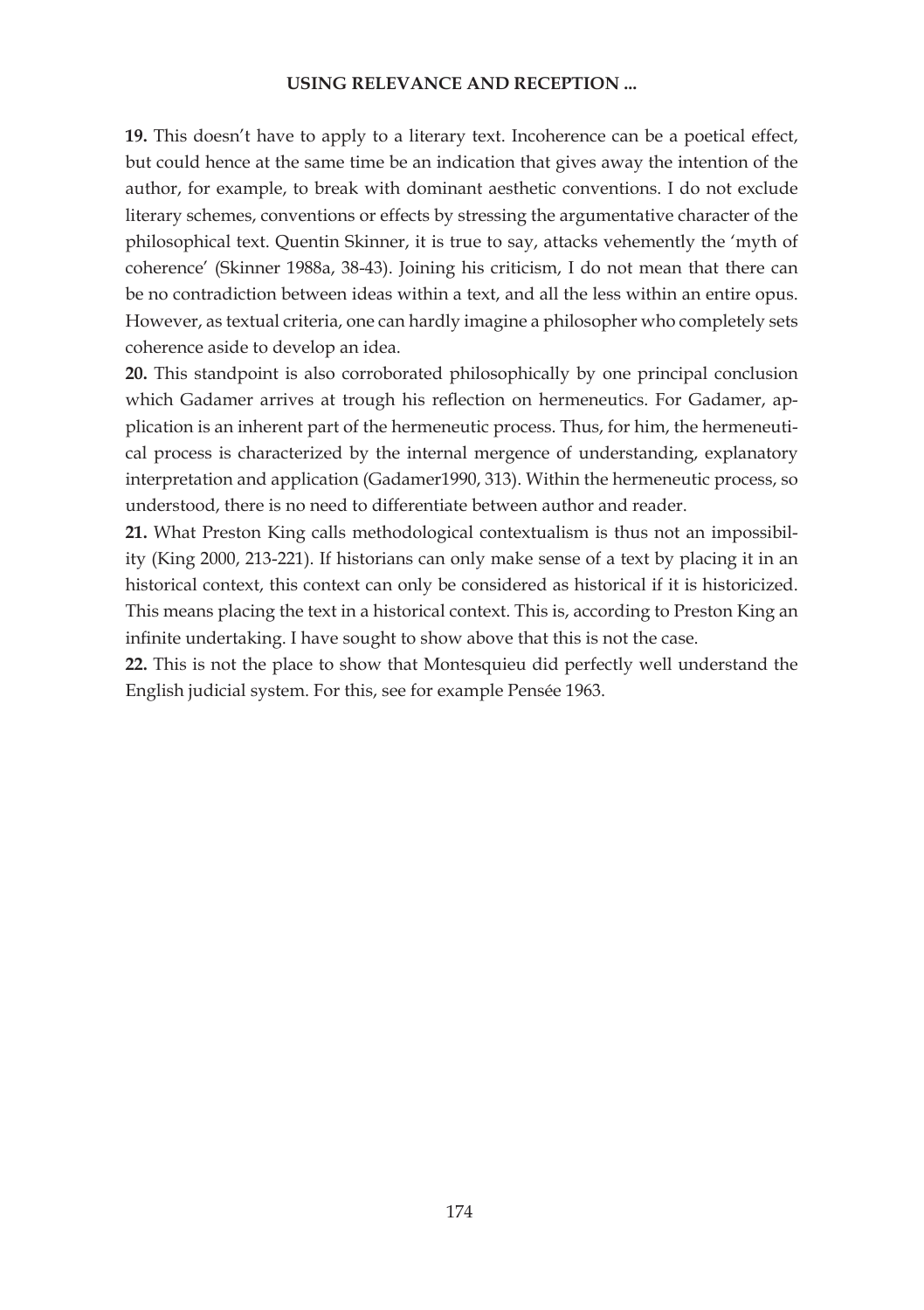#### **REFERENCES**

**Austin**, John 1962. *How to Do Things with Words*. Oxford: Clarendon Press.

**Beaugrande**, Robert-Alain de and Dressler, Wolfgang 1981. *Introduction to text linguistics*. London/New York: Longman.

**Beaugrande**, Robert-Alain de 1984. *Text Production. Towards a Science of Composition*. Norwood New Jersey: Ablex.

**Bevir**, Mark 1992. The Errors of Linguistic Contextualism. *History and Theory*, Vol. XXXI, Is. 3, October 1992, 276-298.

**Bevir**, Mark 2000. Meaning and Intention: A Defense of Procedural Individualism. *New Literary History*, Vol. XXXI, Is. 3, Summer 2000, 385-404.

**Bevir**, Mark 2002. The role of contexts in understanding and explanation. In H. E. Bödecker (ed.), *Begriffsgeschichte, Diskursgeschichte, Metaphern-geschichte*. Göttingen: Wallstein Verlag, 159-208.

**Bodin**, Jean 1941. *La méthode de l'histoire*. P. Mesnard (trad.), Paris: Société d'Edition "Les Belles Lettres".

**Claus**, Laurence 2005. Montesquieu's Mistakes and the True Meaning of Separation. *Oxford Journal of Legal Studies*, Oct., vol. 25, n° 3, p. 419-451.

**Collingwood**, R.G. 1956. *The Idea of History*. Oxford: Oxford University Press.

**Collingwood**, R.G. 1983. The Historical Logic of Question and Answer. In Preston King (ed.), *The History of Ideas: an introduction to method*. London/Canberra: Croom Helm; Totowa N.J.: Barnes and Noble Books, 135-152.

**Depkat**, Volker 1998. *Amerikabilder in politischen Diskursen. Deutsche Zeitschriften von 1789 bis 1830*. Stuttgart: Klett-Cotta.

**Derrida**, Jacques 1976. *Of Grammatology*, G.Ch. Spivak (transl.). Baltimore: The Johns Hopkins Univ. Press.

**Derrida**, Jacques 1977. Signature, event, context. *Glyph*, Is. 1, 1977, 172-197.

**Derrida**, Jacques 1978. *Writing and Difference*, A. Bass (transl.). London: Athlone Press. **Derrida**, Jacques 1981. *Dissemination*. London: Athlone Press.

**Dilthey**, Wilhelm 1990. Die Entstehung der Hermeneutik. In G. Misch (ed.), *Gesammelte Schriften*. Vol. V, 8th edition, Göttingen: Vandenhoeck & Ruprecht.

**Gadamer**, Hans-Georg 1990. *Wahrheit und Methode, Grundzüge einer philosophischen Hermeneutik*, Gesammelte Werke, Vol. I, 6th edition. Tübingen: J.C.B. Mohr (Paul Siebeck).

**Gelderen**, Martin van 2002. Aristotelians, Monarchomachs and Republicans: Sovereignty and respublica mixta in Dutch and German Political Thought, 1580-1650. In M. van Gelderen and Q. Skinner (eds.). *Republicanism. A Shared European Heritage*. Cambridge: Cambridge University Press, 195-217.

**Grice**, Paul 1991. Logic and Conversation. In S. Davis (ed.), *Pragmatics: a reader*. Oxford: Oxford University Press.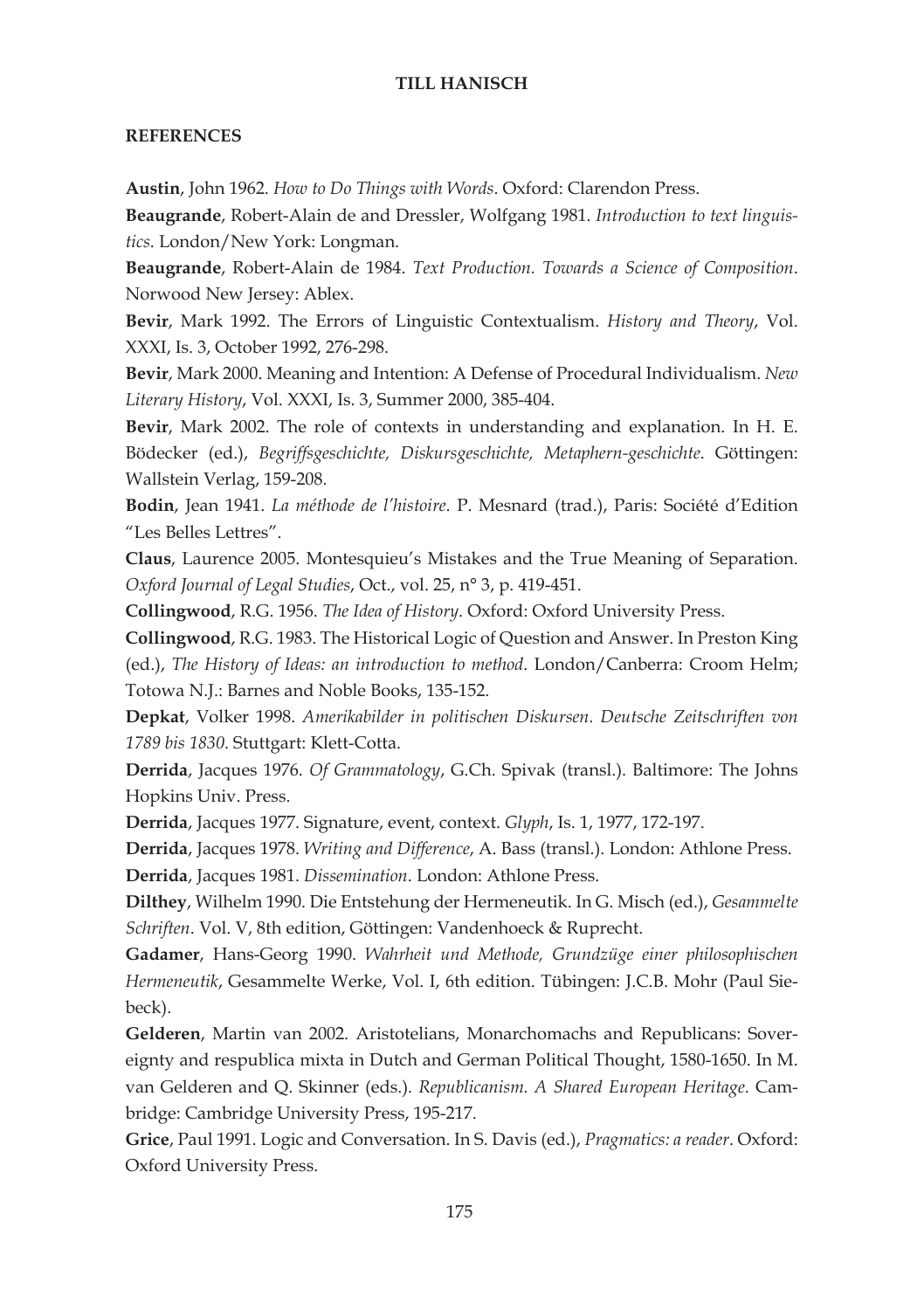**Grice**, Paul 1994. Meaning. In R.M. Harnish (ed.), *Basic topics in the philosophy of language*. New York and London: Harvester Wheatsheaf.

**Grimm**, Gunter 1977. *Rezeptionsgeschichte*. Munich: W. Fink Verlag.

**Iser**, Wolfgang 1970. *Die Appellstruktur der Texte: Unbestimmtheit als Wirkungsbedingung literarischer Prosa*. Konstanz: Konstanzer Universitätsreden.

**Iser**, Wolfgang 1976. *The Act of Reading, A theory of Aesthetic Response*. London/Henley: Routledge & Kegan Paul.

**Iser**, Wolfgang 1985. *L'acte de lecture. Théorie de l'effet esthétique*, Evelyne Sznycer (transl.). Bruxelles: P. Mardaga.

**Jauss**, Hans Robert 1982. *Toward an Aesthetic of Reception*, Timothy Bahti (transl.). Brighton: The Harvester Press.

**Jauss**, Hans Robert 1994. *Wege des Verstehens*. Munich: W. Fink Verlag.

**King**, Preston 2000. Historical Contextualism Revisited. In P. King (ed.), *Thinking past a Problem. Essays on the History of Ideas*. London/Portland: Frank Cass Publishers, 213- 227.

**Koselleck**, Reinhart 2002. Hinweise auf die temporale Strukturen begriffsgeschichtlichen Wandels. In H.E. Bödecker (ed.), *Begriffsgeschichte, Diskursgeschichte, Metapherngeschichte*. Göttingen: Wallstein Verlag, 31-47.

**Levinson**, Stephen C. 1983. *Pragmatics*. Cambridge: Cambridge University Press.

**Pocock**, John G.A 1964. The History of Political Thought: A Methodological Enquiry. In P. Laslett and W. Runciman (eds.), *Philosophy, Politics and Society*. Oxford: Basil Blackwell, 183-202.

**Pocock**, John G.A. 1971. Languages and their Implications: The Transformation of the Study of Political Thought. In J.G.A Pocock (ed.), *Politics, Language and Time*. London: Methuen, 3-41.

**Pocock**, John G.A 1985. State of the Art. In J.G.A. Pocock (ed.), *Virtue, Commerce and History*. Cambridge: Cambridge University Press, 1-36.

**Ramond**, Charles 2001. Spinoza: les expressions de la souveraineté. In G.M Cazzaniga and Y.Ch. Zarka (ed.), Penser la souveraineté à l'époque moderne et contemporaine, Vol. I, Pisa and Paris : Edizioni ETS/Librairie philosophique J. Vrin, 127-140.

**Reboul**, Anne 1990. *Rhétorique et stylistique de la fiction*. Nancy: Presses universitaires de Nancy.

**Schleiermacher**, Friedrich 1995. M. Frank ed., *Hermeneutik und Kritik*. Frankfurt a.M.: Suhrkamp.

**Schulz**, Ralph 2001. *Relevance Theory: Leistungen und Grenzen eines kognitiven Kommunikationsmodells für die Literaturwissenschaft*. Available on the world wide web. Downloaded November 11th 03:

(www.hausarbeiten.de/faecher/hausarbeit/ana/21016.html).